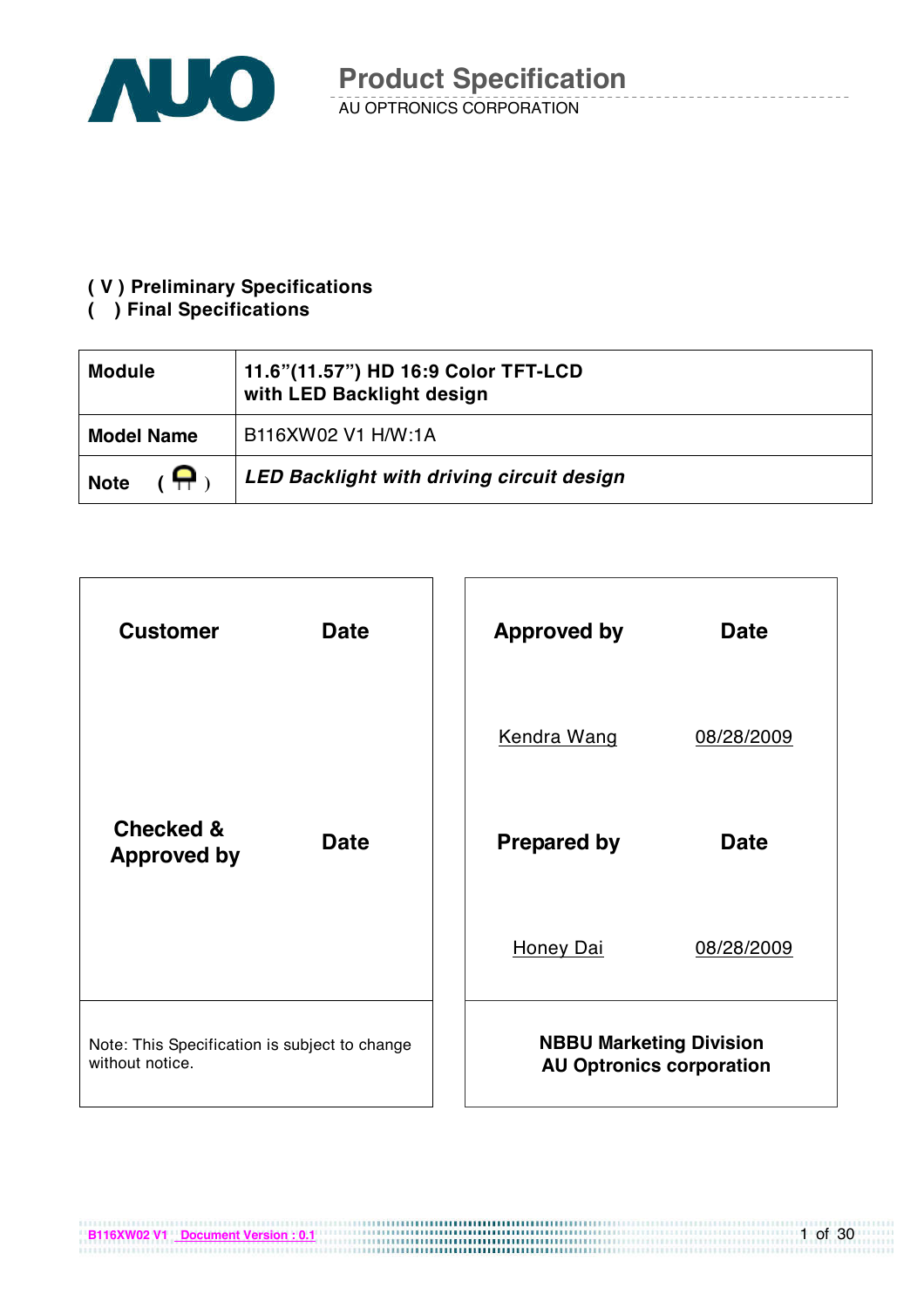

# **Product Specification**<br>AU OPTRONICS CORPORATION

# **Contents**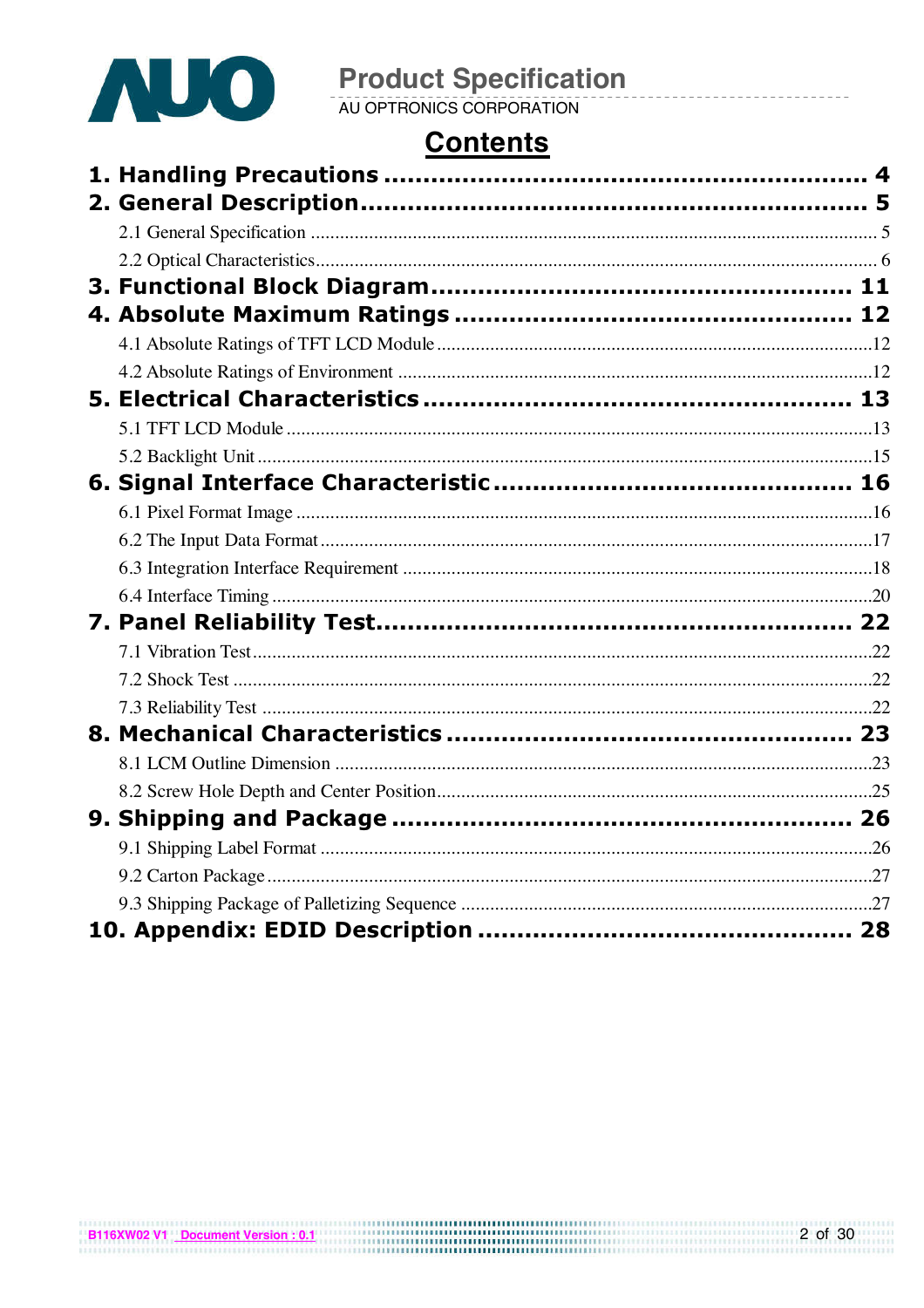

AU OPTRONICS CORPORATION

# **Record of Revision**

|     | Version and Date   Page |  | Old description            | <b>New Description</b> | Remark |
|-----|-------------------------|--|----------------------------|------------------------|--------|
| 0.1 | 2009/08/28 All          |  | First Edition for Customer |                        |        |
|     |                         |  |                            |                        |        |
|     |                         |  |                            |                        |        |
|     |                         |  |                            |                        |        |
|     |                         |  |                            |                        |        |
|     |                         |  |                            |                        |        |
|     |                         |  |                            |                        |        |
|     |                         |  |                            |                        |        |
|     |                         |  |                            |                        |        |
|     |                         |  |                            |                        |        |
|     |                         |  |                            |                        |        |
|     |                         |  |                            |                        |        |
|     |                         |  |                            |                        |        |
|     |                         |  |                            |                        |        |
|     |                         |  |                            |                        |        |
|     |                         |  |                            |                        |        |
|     |                         |  |                            |                        |        |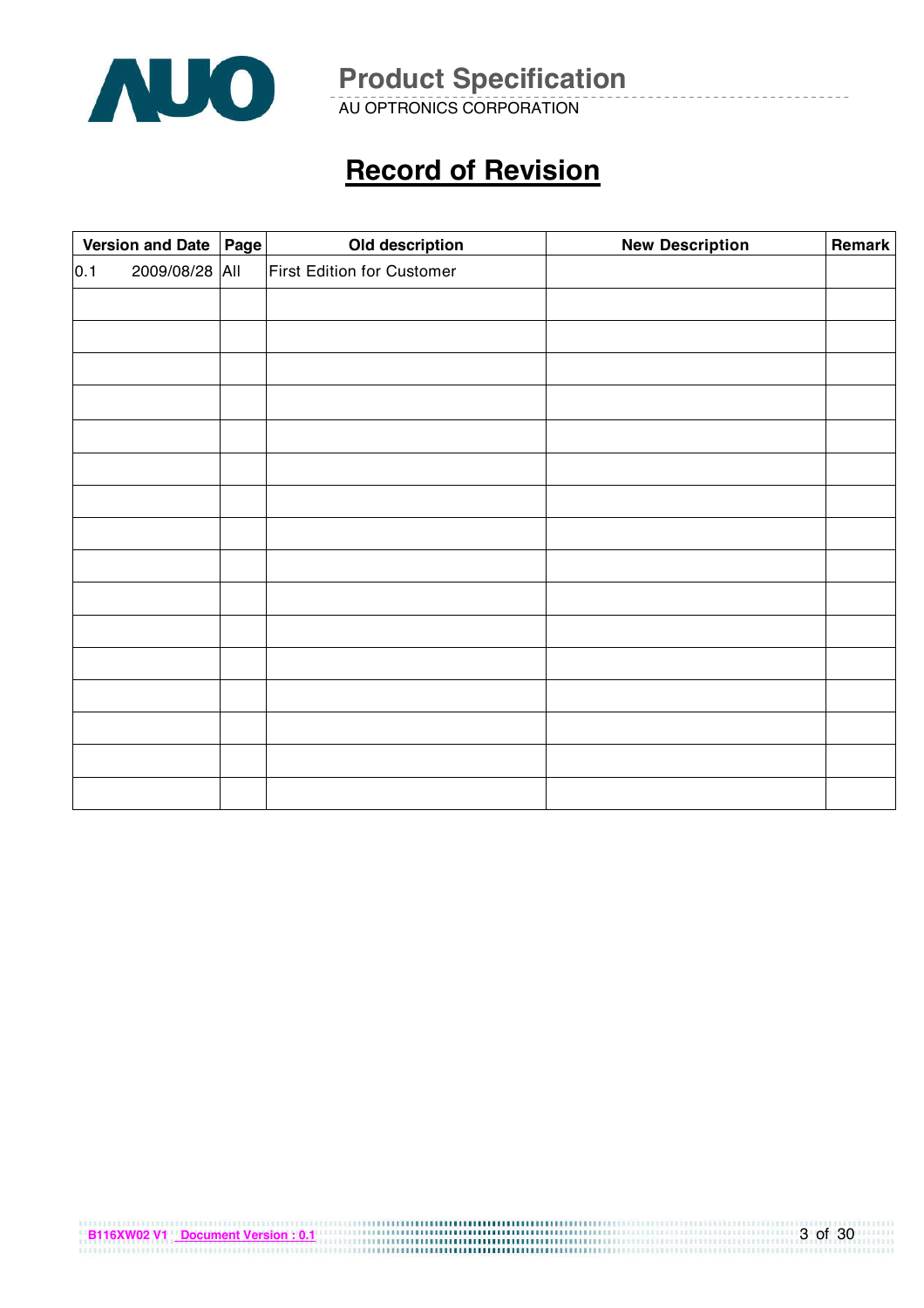

### **1. Handling Precautions**

- 1) Since front polarizer is easily damaged, pay attention not to scratch it.
- 2) Be sure to turn off power supply when inserting or disconnecting from input connector.
- 3) Wipe off water drop immediately. Long contact with water may cause discoloration or spots.
- 4) When the panel surface is soiled, wipe it with absorbent cotton or other soft cloth.
- 5) Since the panel is made of glass, it may break or crack if dropped or bumped on hard surface.
- 6) Since CMOS LSI is used in this module, take care of static electricity and insure human earth when handling.
- 7) Do not open nor modify the Module Assembly.
- 8) Do not press the reflector sheet at the back of the module to any directions.
- 9) At the insertion or removal of the Signal Interface Connector, be sure not to rotate nor tilt the Interface Connector of the TFT Module.
- 11)After installation of the TFT Module into an enclosure (Notebook PC Bezel, for example), do not twist nor bend the TFT Module even momentary. At designing the enclosure, it should be taken into consideration that no bending/twisting forces are applied to the TFT Module from outside. Otherwise the TFT Module may be damaged.
- 12) Small amount of materials having no flammability grade is used in the LCD module. The LCD module should be supplied by power complied with requirements of Limited Power Source (IEC60950 or UL1950), or be applied exemption.
- 13) Disconnecting power supply before handling LCD modules, it can prevent electric shock, DO NOT TOUCH the electrode parts, cables, connectors and LED circuit part of TFT module that a LED light bar build in as a light source of back light unit. It can prevent electrostic breakdown.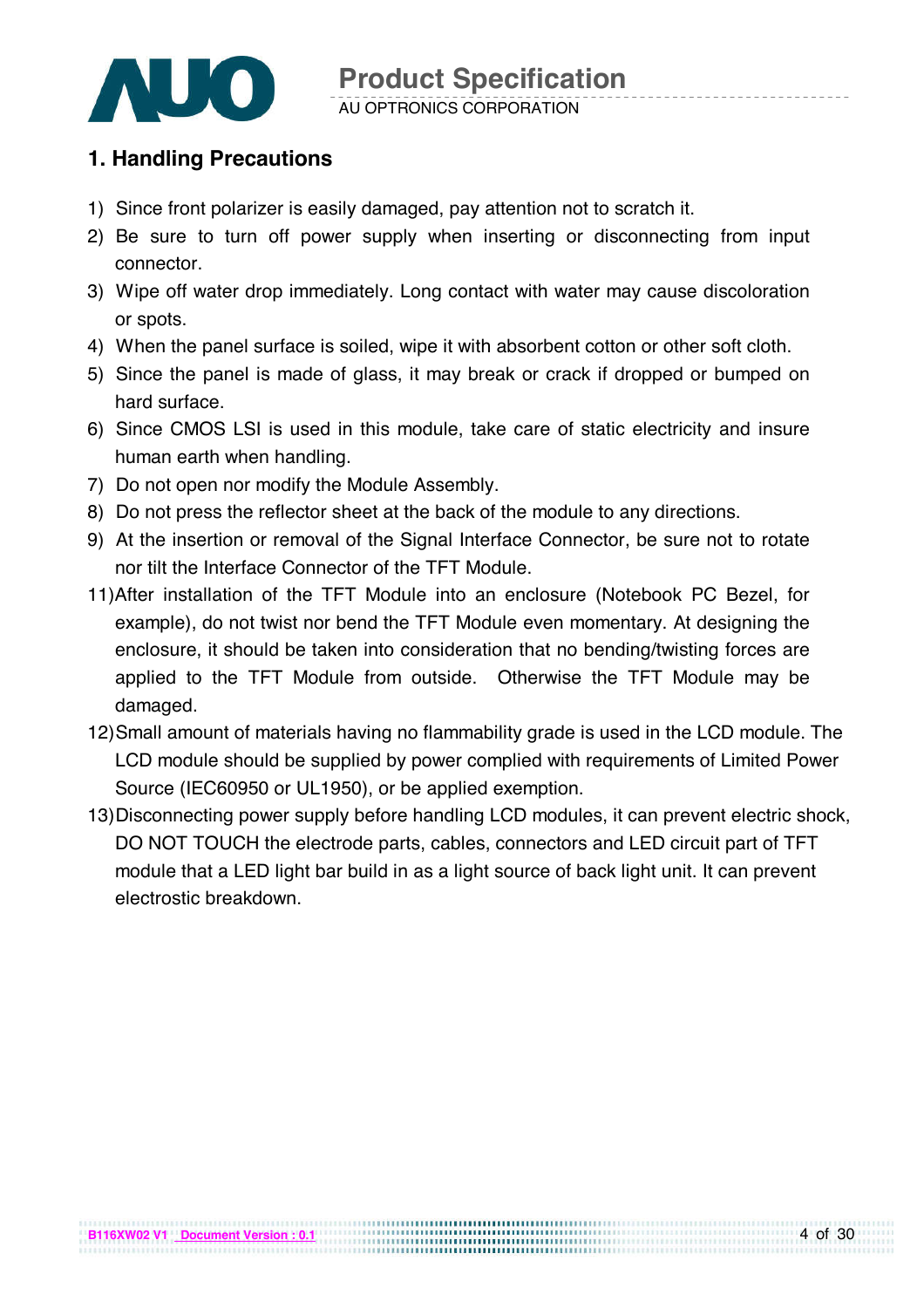

### **2. General Description**

B116XW02 V1 is a Color Active Matrix Liquid Crystal Display composed of a TFT LCD panel, a driver circuit, and LED backlight system. The screen format is intended to support the 16:9 HD, 1366(H) x768(V) screen and 262k colors (RGB 6-bits data driver) with LED backlight driving circuit. All input signals are LVDS interface compatible.

B116XW02 V1 is designed for a display unit of notebook style personal computer and industrial machine.

### **2.1 General Specification**

**B116XW02 V1 Document Version : 0.1**

The following items are characteristics summary on the table at 25  $\degree$ C condition:

| <b>Items</b>                                               | <b>Unit</b>                         | <b>Specifications</b>                                      |                                        |       |       |  |
|------------------------------------------------------------|-------------------------------------|------------------------------------------------------------|----------------------------------------|-------|-------|--|
| Screen Diagonal                                            | [mm]                                | 293.83                                                     |                                        |       |       |  |
| <b>Active Area</b>                                         | [mm]                                | 256.125 X 144.0                                            |                                        |       |       |  |
| Pixels H x V                                               |                                     | 1366x3(RGB) x 768                                          |                                        |       |       |  |
| <b>Pixel Pitch</b>                                         | [mm]                                | $0.1875 \times 0.1875$                                     |                                        |       |       |  |
| <b>Pixel Format</b>                                        |                                     | R.G.B. Vertical Stripe                                     |                                        |       |       |  |
| <b>Display Mode</b>                                        |                                     | Normally White                                             |                                        |       |       |  |
| White Luminance (ILED=20mA)<br>(Note: ILED is LED current) | $\lceil$ cd/m <sup>2</sup> $\rceil$ | 200 typ. (5 points average)<br>180 min. (5 points average) |                                        |       |       |  |
| <b>Luminance Uniformity</b>                                |                                     | 1.25 max. $(5$ points)                                     |                                        |       |       |  |
| <b>Contrast Ratio</b>                                      |                                     | 500:1 typ                                                  |                                        |       |       |  |
| <b>Response Time</b>                                       | [ms]                                | 8 typ / 16 Max                                             |                                        |       |       |  |
| Nominal Input Voltage VDD                                  | [Volt]                              | $+3.3$ typ.                                                |                                        |       |       |  |
| <b>Power Consumption</b>                                   | [Watt]                              |                                                            | 3.8 max. (Include Logic and Blu power) |       |       |  |
| Weight                                                     | [Grams]                             | 255g max.                                                  |                                        |       |       |  |
| <b>Physical Size</b>                                       | [mm]                                |                                                            | Min.                                   | Typ.  | Max.  |  |
| Include bracket                                            |                                     | Length                                                     | 267.5                                  | 268.0 | 268.5 |  |
|                                                            |                                     | Width                                                      | 161.0                                  | 161.5 | 162.0 |  |
|                                                            |                                     | <b>Thickness</b>                                           |                                        |       | 5.2   |  |
| <b>Electrical Interface</b>                                |                                     | 1 channel LVDS                                             |                                        |       |       |  |
| <b>Glass Thickness</b>                                     | [mm]                                | 0.5                                                        |                                        |       |       |  |
| <b>Surface Treatment</b>                                   |                                     | AG, Hardness 3H                                            |                                        |       |       |  |
| <b>Support Color</b>                                       |                                     |                                                            | 262K colors (RGB 6-bit)                |       |       |  |

...............................

5 of 30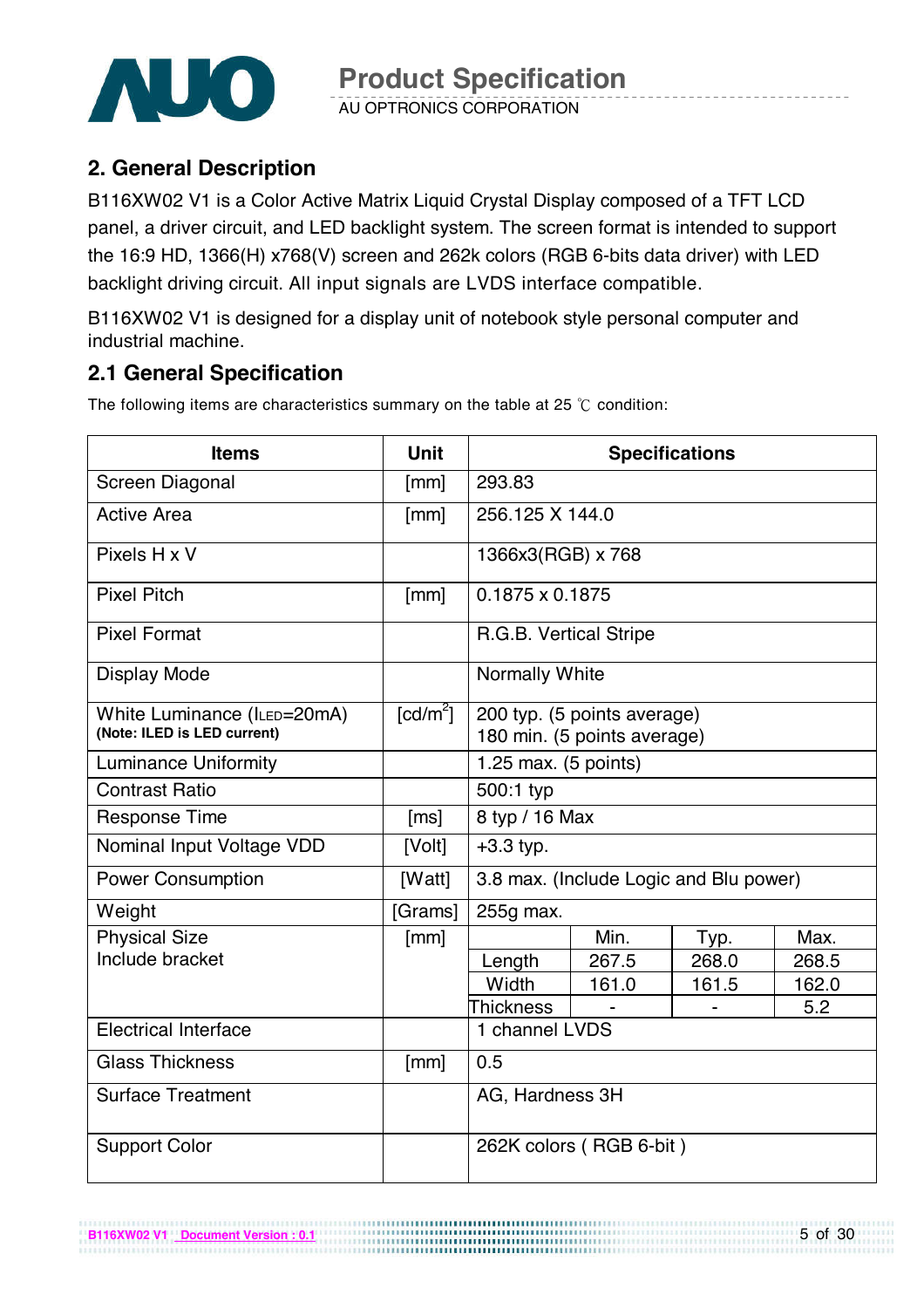

AU OPTRONICS CORPORATION

| <b>Temperature Range</b><br>Operating | $\mathop{\rm l}{\rm ^oC}$               | 0 to $+50$             |
|---------------------------------------|-----------------------------------------|------------------------|
| Storage (Non-Operating)               | $\mathsf{I}^\circ\mathsf{C} \mathsf{I}$ | $-20$ to $+60$         |
| <b>RoHS Compliance</b>                |                                         | <b>RoHS Compliance</b> |

# **2.2 Optical Characteristics**

The optical characteristics are measured under stable conditions at 25°C (Room Temperature) :

| Item                                |              | <b>Symbol</b>           | <b>Conditions</b>            | Min.           | Typ.           | Max.                    | <b>Unit</b>     | <b>Note</b>    |
|-------------------------------------|--------------|-------------------------|------------------------------|----------------|----------------|-------------------------|-----------------|----------------|
| <b>White Luminance</b><br>ILED=20mA |              |                         | 5 points average             | 180            | 200            | $\blacksquare$          | $\text{cd/m}^2$ | 1, 4, 5.       |
| <b>Viewing Angle</b>                |              | $\theta_{\rm R}$        | <b>Horizontal</b><br>(Right) | 40             | 45             |                         |                 |                |
|                                     |              | $\theta$ L              | $CR = 10$<br>(Left)          | 40             | 45             |                         | degree          |                |
|                                     |              | $\phi$ н                | <b>Vertical</b><br>(Upper)   | 15             | 20             |                         |                 | 4, 9           |
|                                     |              | ψL                      | $CR = 10$<br>(Lower)         | 35             | 40             |                         |                 |                |
| Luminance<br><b>Uniformity</b>      |              | $\delta$ 5P             | <b>5 Points</b>              |                | $\blacksquare$ | 1.25                    |                 | 1, 3, 4        |
| Luminance<br><b>Uniformity</b>      |              | $\delta$ 13P            | <b>13 Points</b>             |                | $\blacksquare$ | 1.60                    |                 | 2, 3, 4        |
| <b>Contrast Ratio</b>               |              | <b>CR</b>               |                              | 400            | 500            |                         |                 | 4, 6           |
| <b>Cross talk</b>                   |              | $\%$                    |                              |                |                | $\overline{\mathbf{4}}$ |                 | 4, 7           |
| <b>Response Time</b>                |              | $T_{r}$                 | <b>Rising</b>                | $\blacksquare$ | 3              |                         |                 |                |
|                                     |              | $\mathsf{T}_\mathsf{f}$ | <b>Falling</b>               | $\blacksquare$ | 5              |                         | msec            | 4, 8           |
|                                     |              | $T_{\rm RT}$            | <b>Rising + Falling</b>      | $\blacksquare$ | 8              | 16                      |                 |                |
|                                     | <b>Red</b>   | <b>Rx</b>               |                              | 0.550          | 0.580          | 0.610                   |                 |                |
|                                     |              | <b>Ry</b>               |                              | 0.315          | 0.345          | 0.375                   |                 |                |
|                                     | <b>Green</b> | Gx                      |                              | 0.295          | 0.325          | 0.355                   |                 |                |
| Color /<br><b>Chromaticity</b>      |              | Gy                      |                              | 0.520          | 0.550          | 0.580                   |                 |                |
| <b>Coodinates</b>                   | <b>Blue</b>  | <b>Bx</b>               | <b>CIE 1931</b>              | 0.125          | 0.155          | 0.185                   |                 | $\overline{4}$ |
|                                     |              | <b>By</b>               |                              | 0.110          | 0.140          | 0.170                   |                 |                |
|                                     |              | Wx                      |                              | 0.283          | 0.313          | 0.343                   |                 |                |
|                                     | <b>White</b> | Wy                      |                              | 0.299          | 0.329          | 0.359                   |                 |                |
| <b>NTSC</b>                         |              | %                       |                              |                | 45             |                         |                 |                |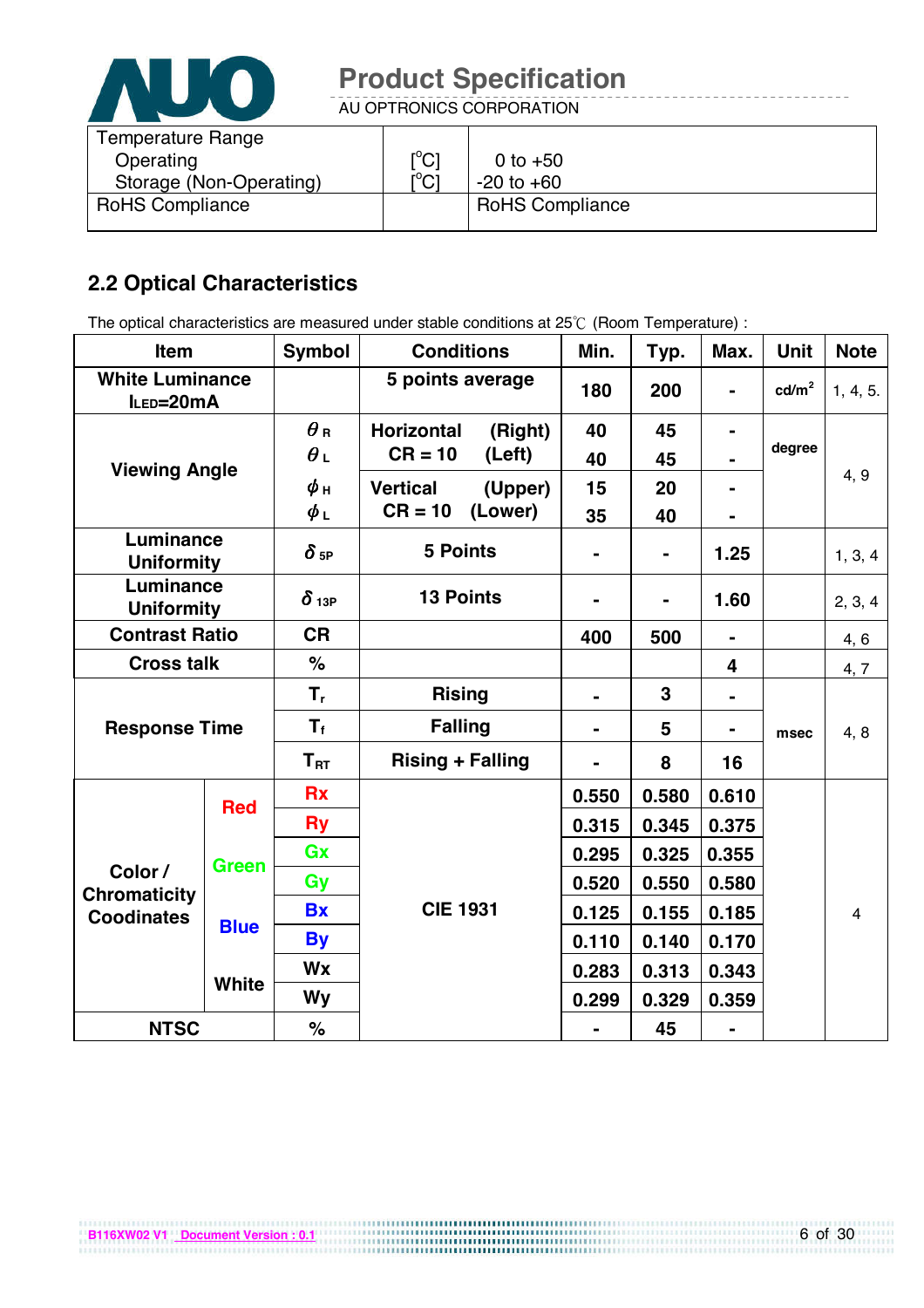

#### **Note 1**: 5 points position (Ref: Active area)



**Note 2**: 13 points position (Ref: Active area)



**Note 3**: The luminance uniformity of 5 or13 points is defined by dividing the maximum luminance values by the minimum test point luminance

|                          |     | Maximum Brightness of five points     |
|--------------------------|-----|---------------------------------------|
| $\delta$ w <sub>5</sub>  | $=$ | Minimum Brightness of five points     |
|                          |     | Maximum Brightness of thirteen points |
| $\delta$ W <sub>13</sub> |     | Minimum Brightness of thirteen points |

#### **Note 4**: Measurement method

The LCD module should be stabilized at given temperature for 30 minutes to avoid abrupt temperature change during measuring. In order to stabilize the luminance, the measurement should be executed after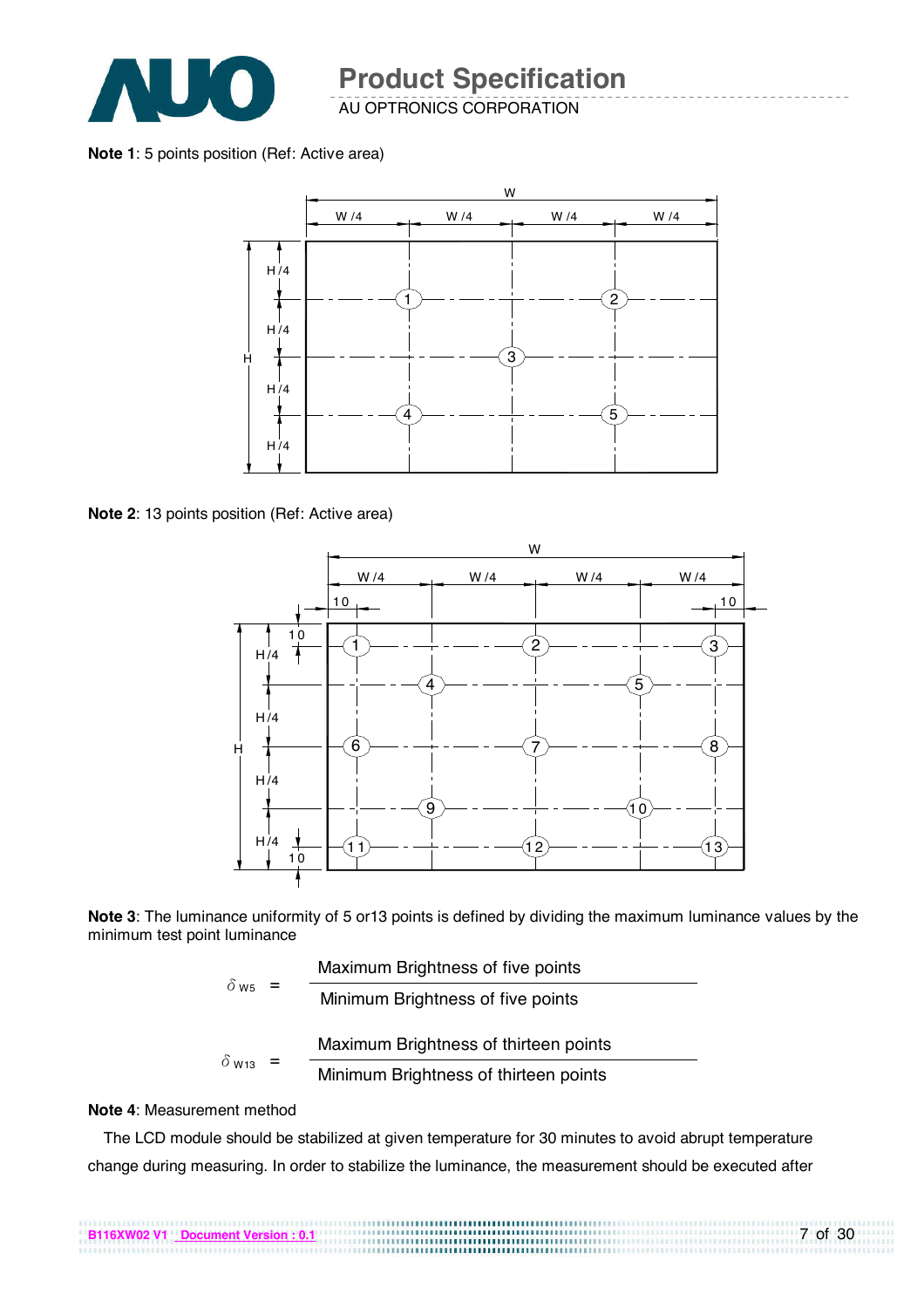

lighting Backlight for 30 minutes in a stable, windless and dark room, and it should be measured in the center of screen.



Center of the screen

................................

**Note 5** : Definition of Average Luminance of White (Y<sub>L</sub>):

Measure the luminance of gray level 63 at 5 points  $Y_L = [L (1) + L (2) + L (3) + L (4) + L (5)] / 5$ L (x) is corresponding to the luminance of the point X at Figure in Note (1).

#### **Note 6** : Definition of contrast ratio:

Contrast ratio is calculated with the following formula.

Contrast ratio  $(CR)$ = Brightness on the "White" state Brightness on the "Black" state

**Note 7** : Definition of Cross Talk (CT)

$$
CT = 1 Y_B - Y_A 1 / Y_A \times 100
$$
 (%)

#### **Where**

YA = Luminance of measured location without gray level 0 pattern (cd/m2)

 $Y_B$  = Luminance of measured location with gray level 0 pattern (cd/m<sub>2</sub>)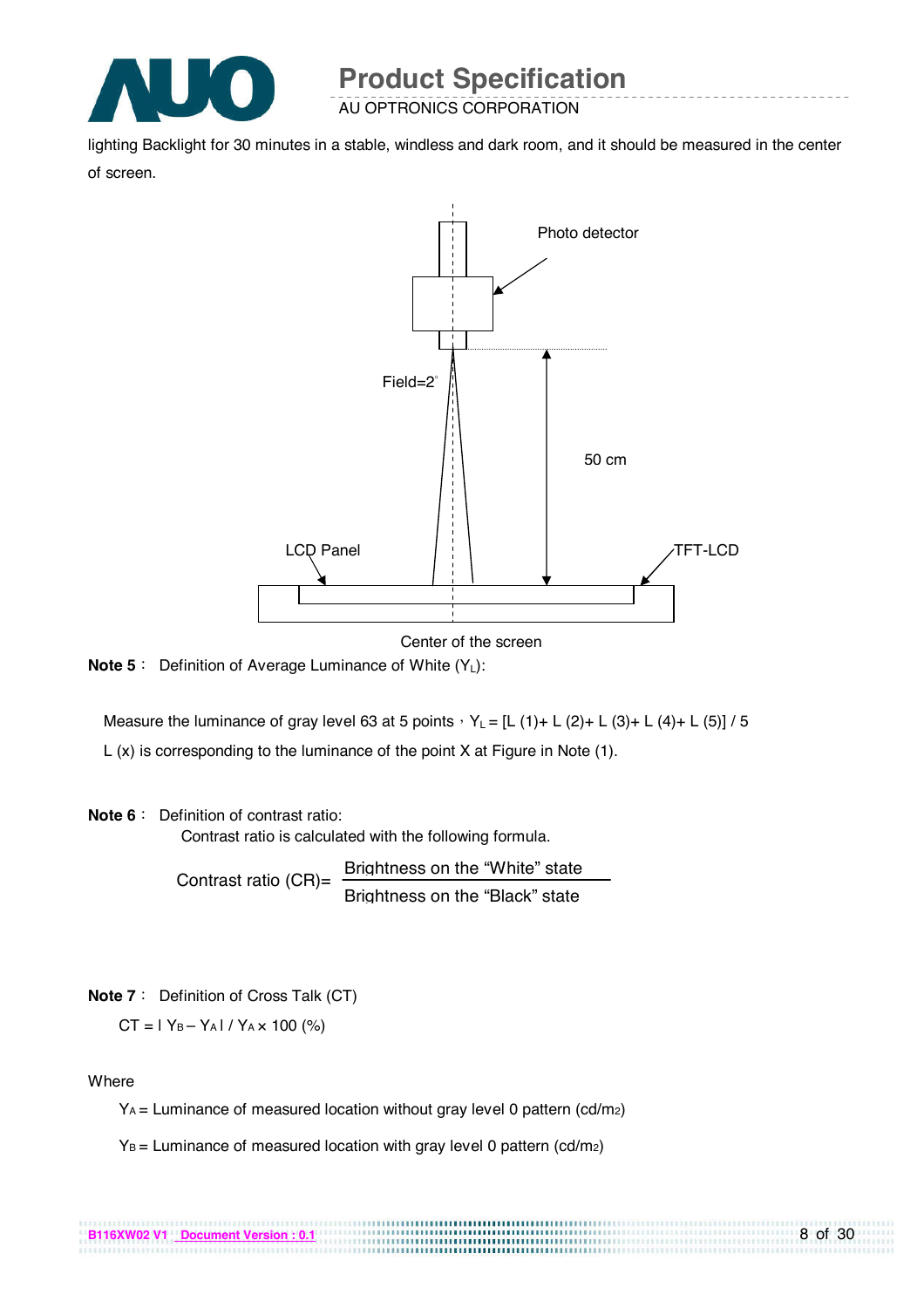



**Note 8**: Definition of response time:

The output signals of BM-7 or equivalent are measured when the input signals are changed from "Black" to "White" (falling time) and from "White" to "Black" (rising time), respectively. The response time interval between the 10% and 90% of amplitudes. Refer to figure as below.

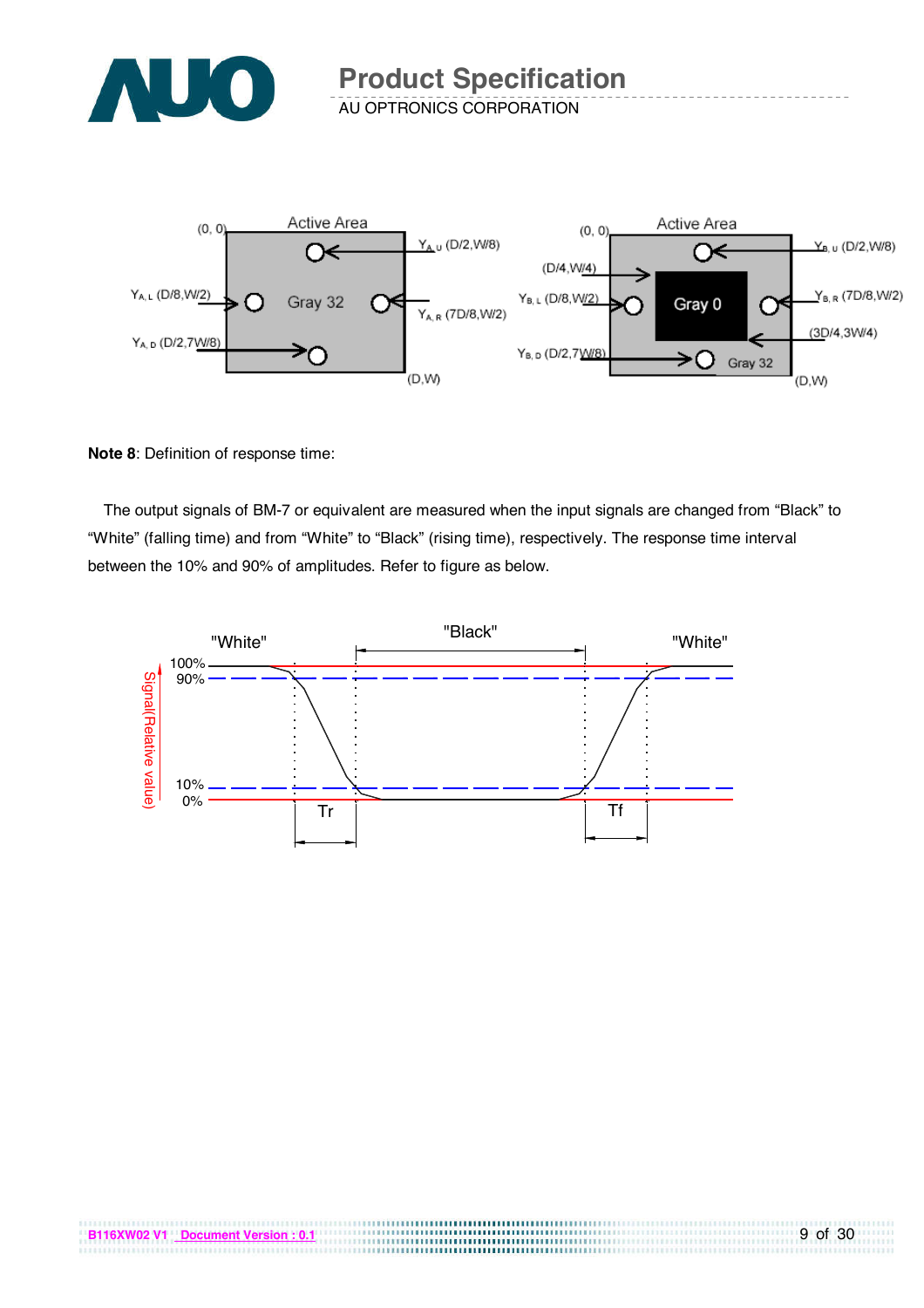

#### **Note 9**. Definition of viewing angle

Viewing angle is the measurement of contrast ratio  $\geq$  10, at the screen center, over a 180° horizontal an d 180° vertical range (off-normal viewing angles). Th e 180° viewing angle range is broken down as follow s; 90° (θ) horizontal left and right and 90° ( Φ) vertical, high (up) and low (down). The measurement direction is typically perpendicular to the display surface with the screen rotated about its center to develop the desired measurement viewing angle.

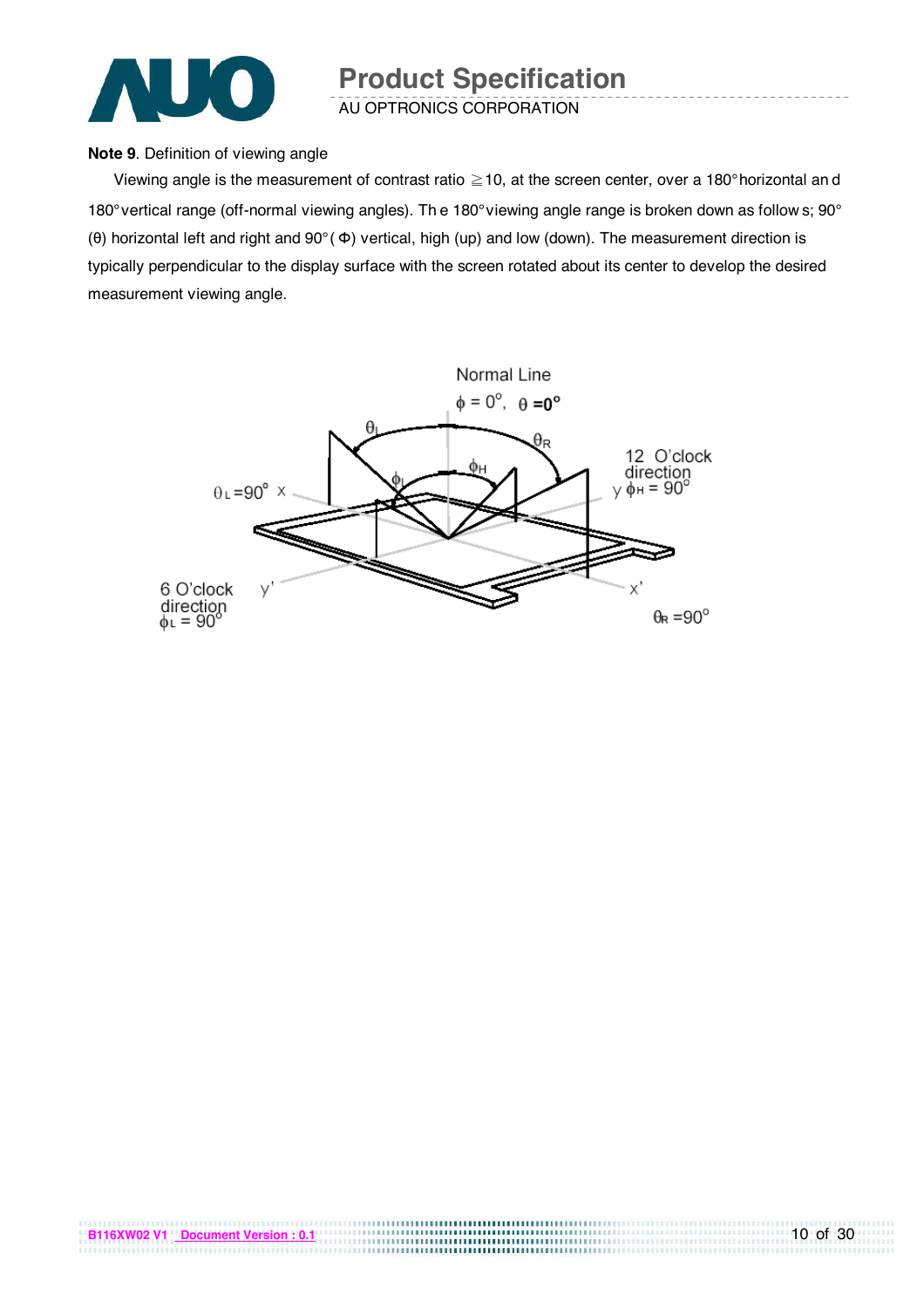

### **3. Functional Block Diagram**

The following diagram shows the functional block of the 11.6 inches wide Color TFT/LCD 40 Pin one channel Module

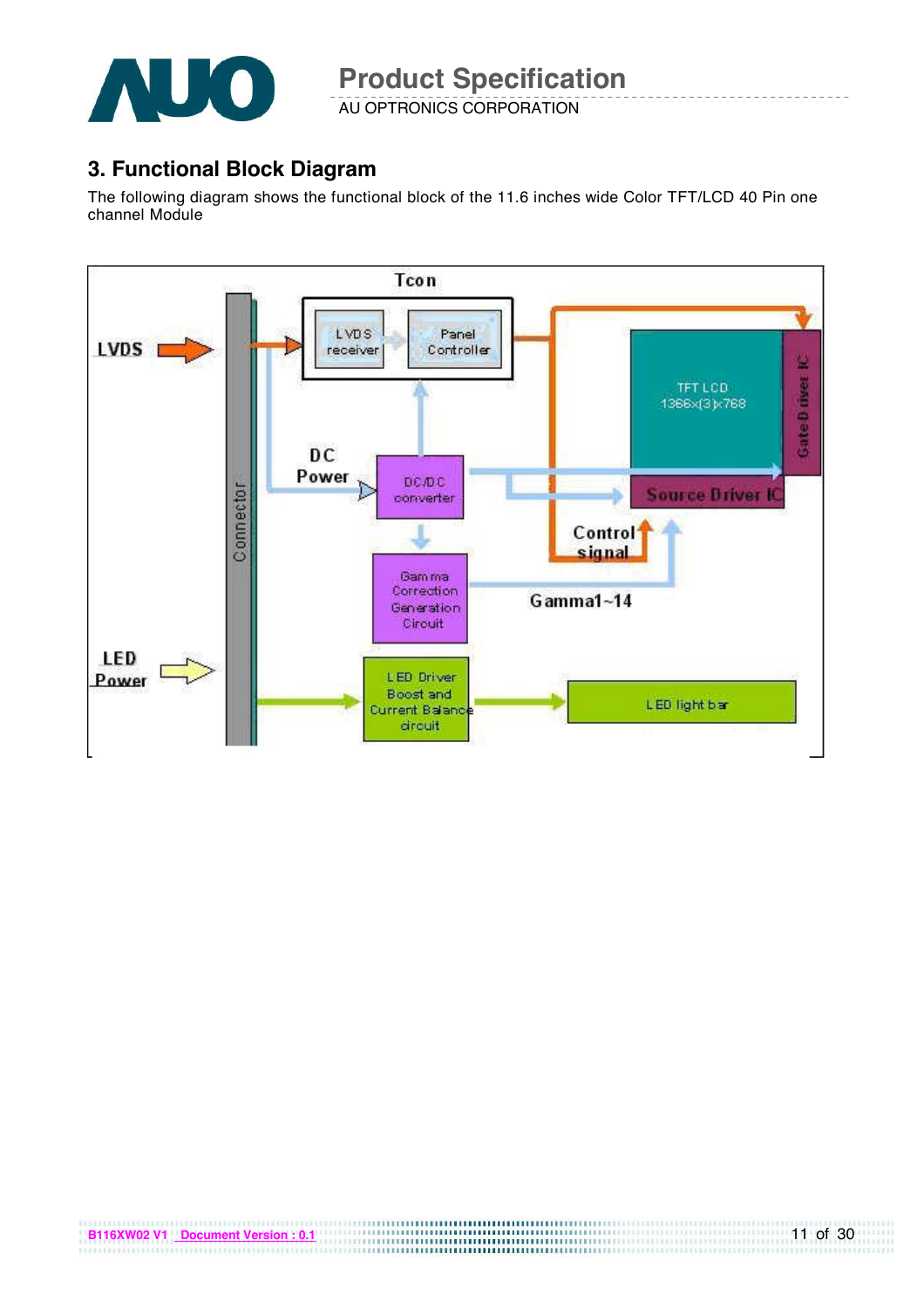

AU OPTRONICS CORPORATION

### **4. Absolute Maximum Ratings**

An absolute maximum rating of the module is as following:

#### **4.1 Absolute Ratings of TFT LCD Module**

| Item            | Svmbol | Min  | Max  | Unit   | <b>Conditions</b>    |
|-----------------|--------|------|------|--------|----------------------|
| Logic/LCD Drive | Vin    | -∪.ఎ | +4.0 | [Volt] | Note 1. <sup>r</sup> |

#### **4.2 Absolute Ratings of Environment**

| <b>Item</b>                  | Symbol     | Min   | Max   | Unit                                    | <b>Conditions</b> |
|------------------------------|------------|-------|-------|-----------------------------------------|-------------------|
| <b>Operating Temperature</b> | TOP        |       | $+50$ | $\mathsf{I}^\circ\mathsf{C} \mathsf{I}$ | Note 4            |
| <b>Operation Humidity</b>    | <b>HOP</b> | 8     | 95    | [%RH]                                   | Note 4            |
| Storage Temperature          | TST        | $-20$ | $+60$ | $\mathsf{I}^\circ\mathsf{C} \mathsf{I}$ | Note 4            |
| <b>Storage Humidity</b>      | HST        | ь     | 95    | [%RH]                                   | Note 4            |

Note 1: At Ta  $(25^{\circ}$ C)

Note 2: Permanent damage to the device may occur if exceed maximum values

Note 3: LED specification refer to section 5.2

Note 4: For quality performance, please refer to AUO IIS (Incoming Inspection Standard).



..............................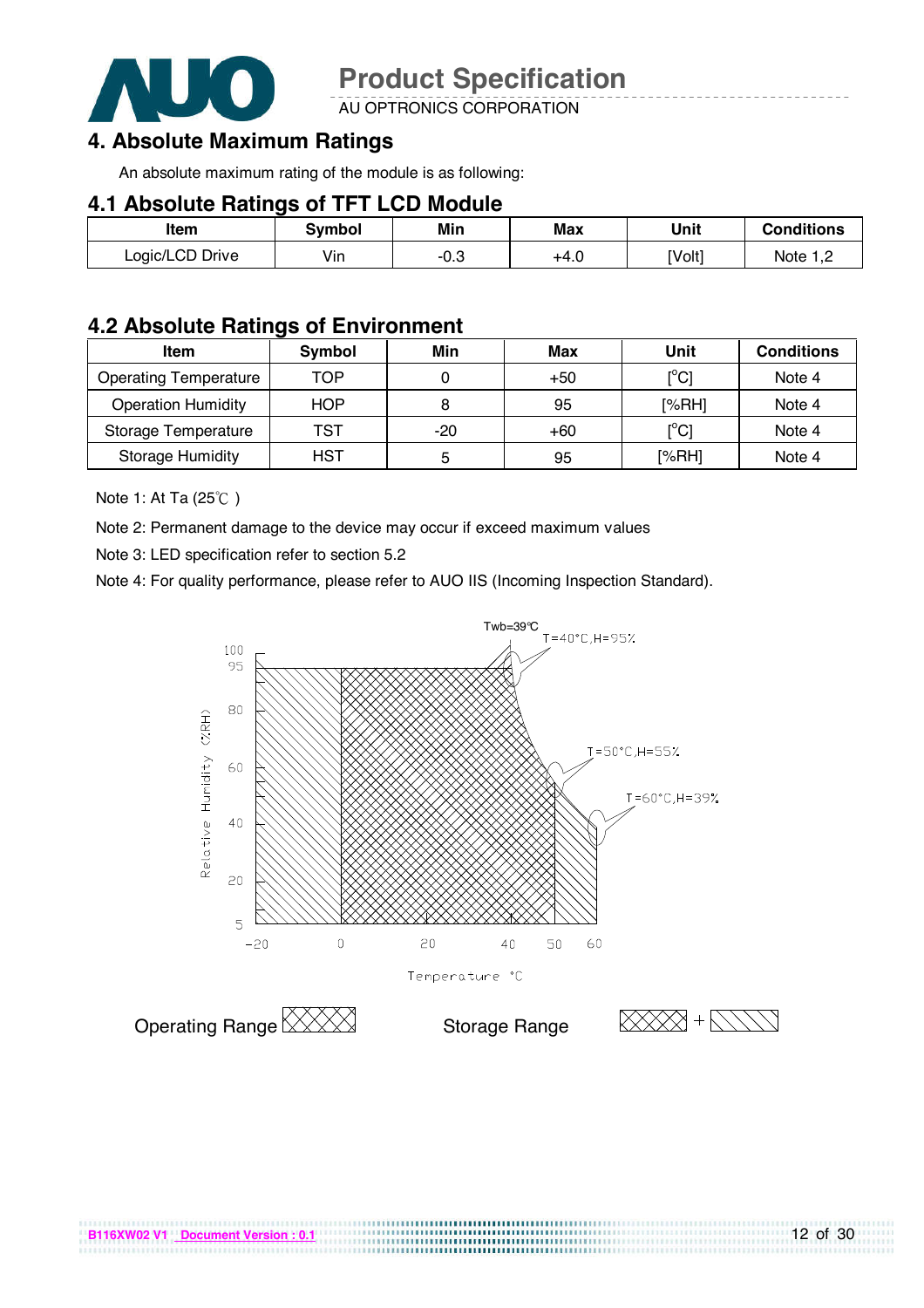AU OPTRONICS CORPORATION



### **5. Electrical Characteristics**

#### **5.1 TFT LCD Module**

#### **5.1.1 Power Specification**

Input power specifications are as follows;

The power specification are measured under  $25^{\circ}$ C and frame frenquency under 60Hz

| <b>Symble</b> | <b>Parameter</b>                                      | Min | <b>Typ</b> | <b>Max</b> | <b>Units</b>  | <b>Note</b> |
|---------------|-------------------------------------------------------|-----|------------|------------|---------------|-------------|
| <b>VDD</b>    | Logic/LCD Drive<br>Voltage                            | 3.0 | 3.3        | 3.6        | [Volt]        |             |
| <b>PDD</b>    | <b>VDD Power</b>                                      | -   |            | 0.8        | [Watt]        | Note 1      |
| <b>IDD</b>    | <b>IDD Current</b>                                    | ٠   | -          | 450        | [MA]          | Note 1      |
| <b>IRush</b>  | <b>Inrush Current</b>                                 | ٠   |            | 2000       | [MA]          | Note 2      |
| <b>VDDrp</b>  | Allowable<br>Logic/LCD Drive<br><b>Ripple Voltage</b> |     |            | 100        | [mV]<br>$p-p$ |             |

Note 1 : Maximum Measurement Condition : Black Pattern at 3.3V driving voltage. ( $P_{max}=V_{3.3}$  x  $I_{black}$ )

Note 2: Measure Condition

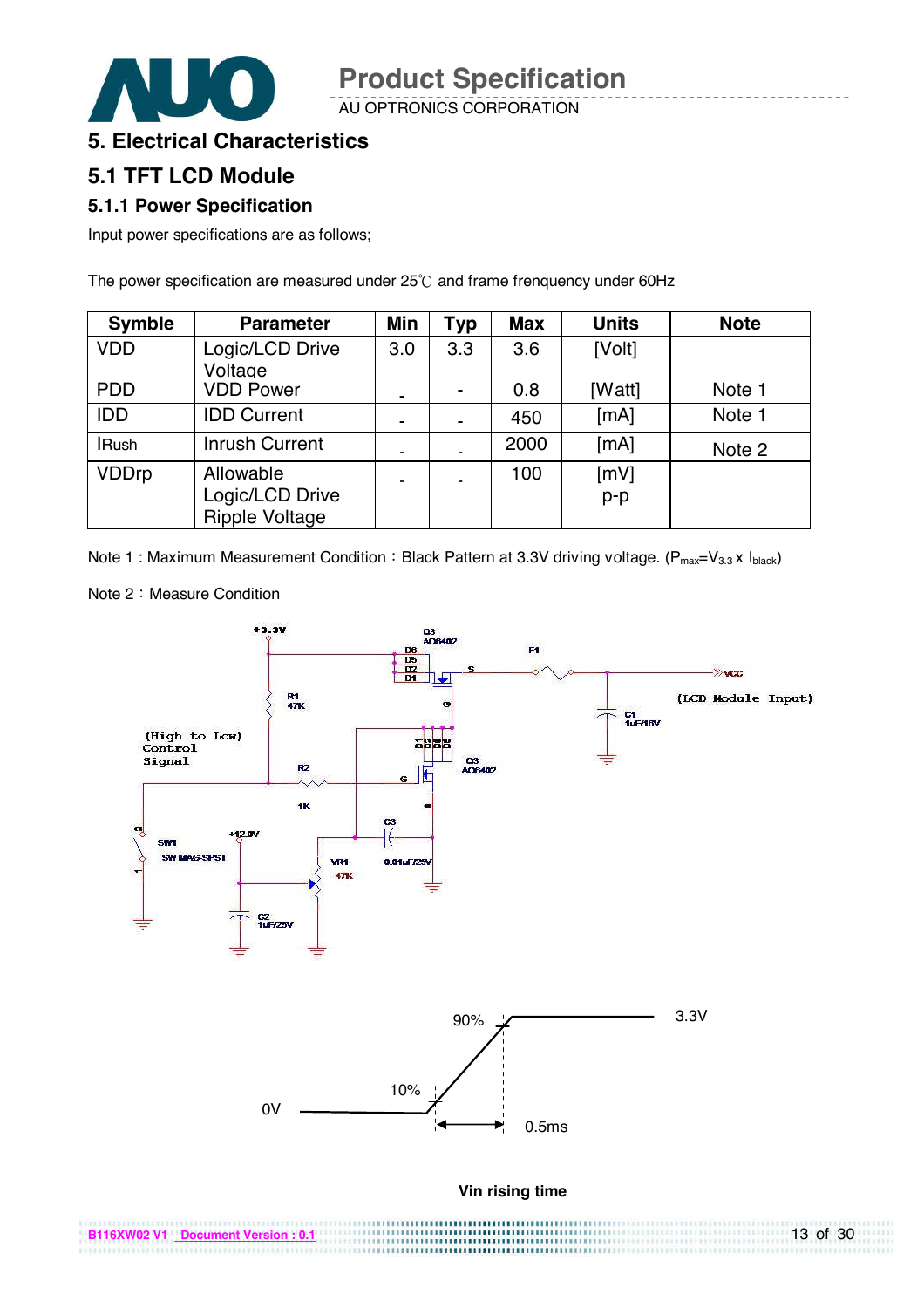

AU OPTRONICS CORPORATION

#### **5.1.2 Signal Electrical Characteristics**

Input signals shall be low or High-impedance state when VDD is off.

| <b>Parameter</b>           | <b>Condition</b>                                       | Min    | <b>Max</b> | <b>Unit</b>        |
|----------------------------|--------------------------------------------------------|--------|------------|--------------------|
| $\mathsf{V}_{\mathsf{th}}$ | Differential Input High<br>Threshold (Vcm=+1.2V)       |        | 100        | $\lceil mV \rceil$ |
| $\mathsf{V}_{\mathsf{tl}}$ | <b>Differential Input Low</b><br>Threshold (Vcm=+1.2V) | $-100$ |            | [mV]               |
| $\mathsf{V}_{\mathsf{ID}}$ | Differential Input<br>Voltage                          | 100    | 600        | [mV]               |
| $\mathsf{V}_{\mathsf{cm}}$ | Differential Input<br>Common Mode Voltage              | 1.125  | 1.375      | [V]                |

Signal electrical characteristics are as follows;

Note: LVDS Signal Waveform



,,,,,,,,,,,,,,,,,,,,,,,,,,,,,,,,,,,,,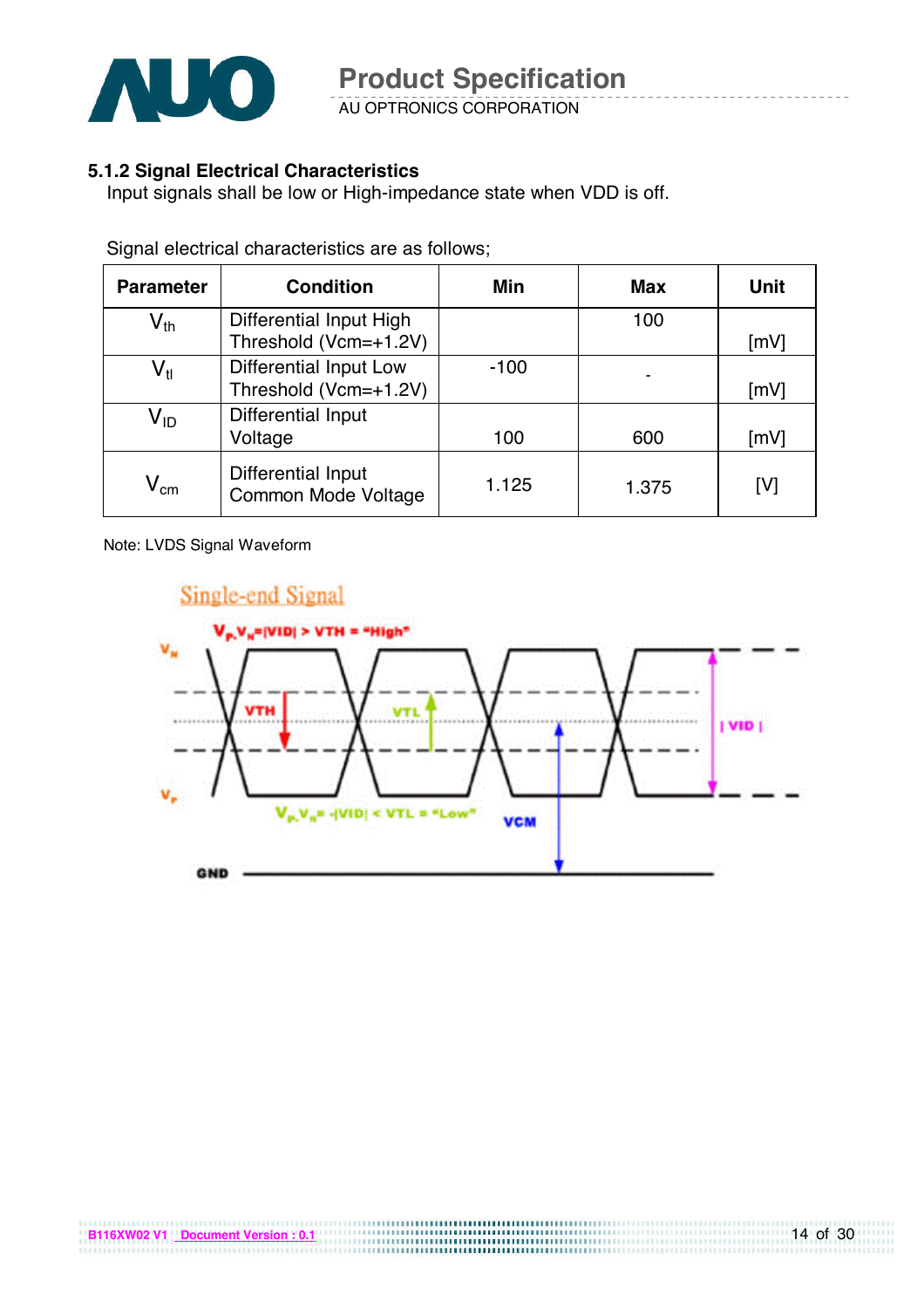

AU OPTRONICS CORPORATION

#### **5.2.1 LED characteristics**

**B116XW02 V1 Document Version : 0.1**

| <b>Parameter</b>                      | Symbol      | <b>Min</b>     | Typ                      | <b>Max</b> | <b>Units</b> | <b>Condition</b>                |
|---------------------------------------|-------------|----------------|--------------------------|------------|--------------|---------------------------------|
| <b>Backlight Power</b><br>Consumption | <b>PLED</b> | $\blacksquare$ | $\overline{\phantom{0}}$ | 2.76       | [Watt]       | (Ta=25℃), Note 1<br>$Vin = 12V$ |
| <b>LED Life-Time</b>                  | N/A         | 10,000         | $\blacksquare$           |            | Hour         | $(Ta=25^{\circ}C)$ , Note 2     |
|                                       |             |                |                          |            |              | $I_F=20$ mA                     |

**Note 1:** Calculator value for reference P<sub>LED</sub> = VF (Normal Distribution) \* IF (Normal Distribution) / Efficiency **Note 2:** The LED life-time define as the estimated time to 50% degradation of initial luminous.

#### **5.2.2 Backlight input signal characteristics**

| <b>Parameter</b>                             | <b>Symbol</b> | Min     | <b>Typ</b>     | <b>Max</b> | <b>Units</b> | <b>Remark</b>          |
|----------------------------------------------|---------------|---------|----------------|------------|--------------|------------------------|
| <b>LED Power Supply</b>                      | <b>VLED</b>   | 6.0     | 12.0           | 21.0       | [Volt]       |                        |
| <b>LED Enable Input</b><br><b>High Level</b> |               | 2.5     | -              | 5.5        | [Volt]       |                        |
| <b>LED Enable Input</b><br>Low Level         | VLED_EN       |         |                | 0.8        | [Volt]       | Define as              |
| <b>PWM Logic Input</b><br><b>High Level</b>  | VPWM_EN       | 2.5     |                | 5.5        | [Volt]       | Connector<br>Interface |
| <b>PWM Logic Input</b><br>Low Level          |               |         |                | 0.8        | [Volt]       | $(Ta=25^{\circ}C)$     |
| <b>PWM Input Frequency</b>                   | <b>FPWM</b>   | 100     | 1 <sup>K</sup> | 20K        | Hz           |                        |
| <b>PWM Duty Ratio</b>                        | Duty          | (note1) | --             | 100        | $\%$         |                        |
|                                              |               |         |                |            |              |                        |

Note 1: For 1% duty ratio Max PWM dimming frequency must not exceed 5 kHz.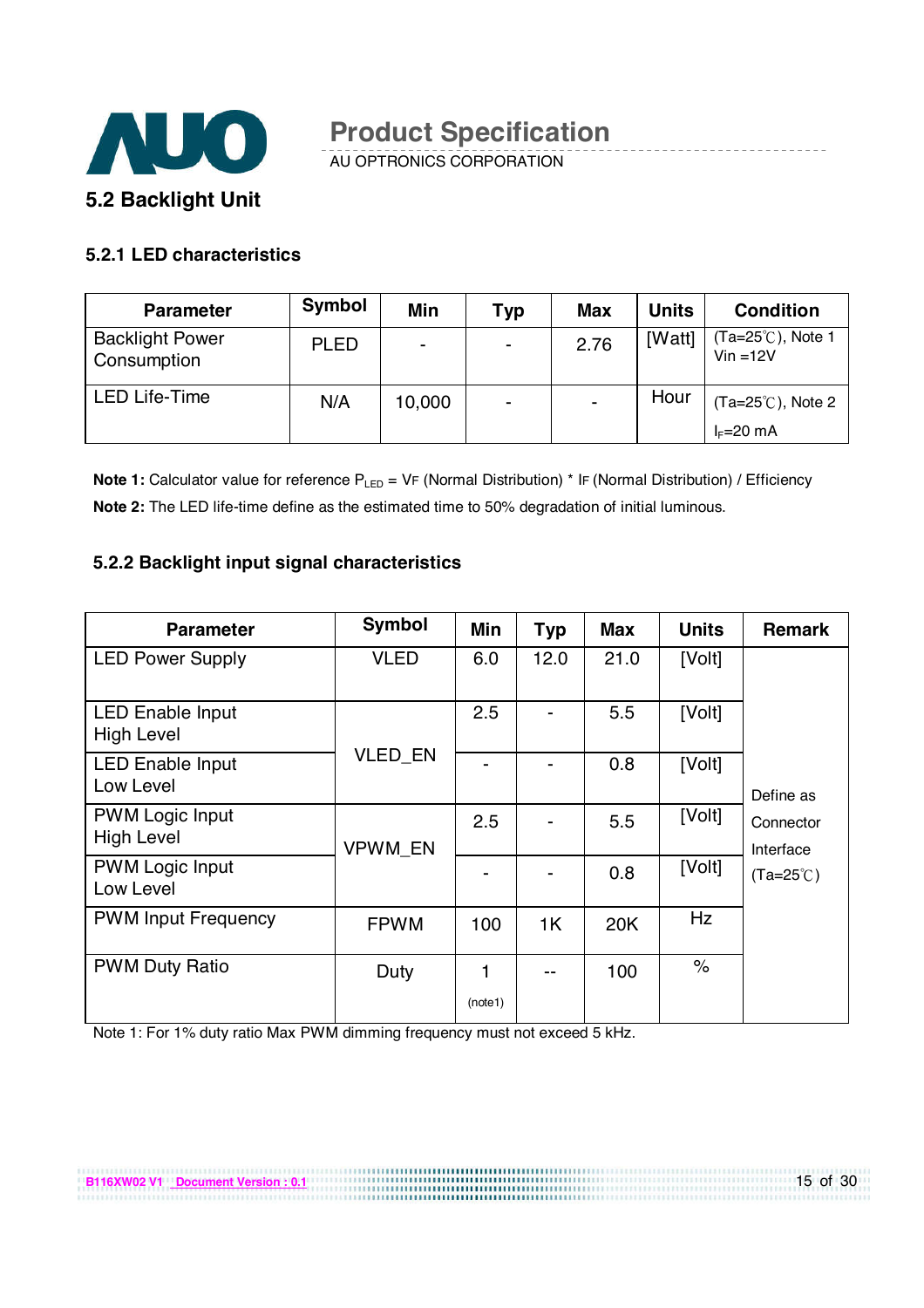

AU OPTRONICS CORPORATION **Product Specification** 

# **6. Signal Interface Characteristic**

### **6.1 Pixel Format Image**

**B116XW02 V1 Document Version : 0.1**

Following figure shows the relationship of the input signals and LCD pixel format.

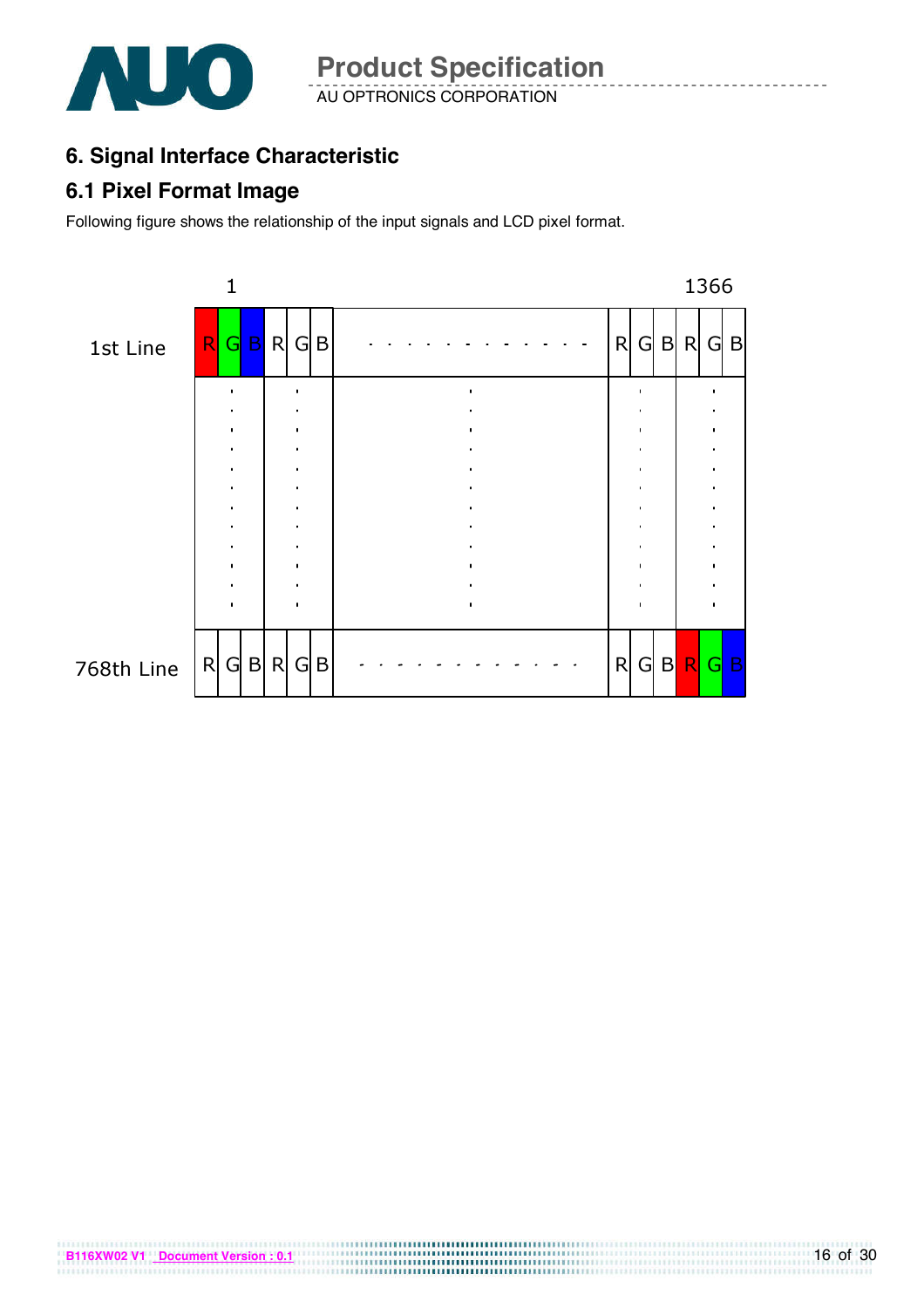

AU OPTRONICS CORPORATION

## **6.2 The Input Data Format**



| <b>Signal Name</b> | <b>Description</b>     |                                                  |
|--------------------|------------------------|--------------------------------------------------|
| R <sub>5</sub>     | Red Data 5 (MSB)       | Red-pixel Data                                   |
| R <sub>4</sub>     | Red Data 4             | Each red pixel's brightness data consists of     |
| R <sub>3</sub>     | Red Data 3             | these 6 bits pixel data.                         |
| R <sub>2</sub>     | Red Data 2             |                                                  |
| R <sub>1</sub>     | Red Data 1             |                                                  |
| R <sub>0</sub>     | Red Data 0 (LSB)       |                                                  |
|                    |                        |                                                  |
|                    | Red-pixel Data         |                                                  |
| G <sub>5</sub>     | Green Data 5 (MSB)     | Green-pixel Data                                 |
| G <sub>4</sub>     | Green Data 4           | Each green pixel's brightness data consists of   |
| G <sub>3</sub>     | Green Data 3           | these 6 bits pixel data.                         |
| G <sub>2</sub>     | Green Data 2           |                                                  |
| G <sub>1</sub>     | Green Data 1           |                                                  |
| G <sub>0</sub>     | Green Data 0 (LSB)     |                                                  |
|                    |                        |                                                  |
|                    | Green-pixel Data       |                                                  |
| <b>B5</b>          | Blue Data 5 (MSB)      | <b>Blue-pixel Data</b>                           |
| <b>B4</b>          | Blue Data 4            | Each blue pixel's brightness data consists of    |
| B <sub>3</sub>     | <b>Blue Data 3</b>     | these 6 bits pixel data.                         |
| <b>B2</b>          | <b>Blue Data 2</b>     |                                                  |
| <b>B1</b>          | <b>Blue Data 1</b>     |                                                  |
| B <sub>0</sub>     | Blue Data 0 (LSB)      |                                                  |
|                    |                        |                                                  |
|                    | <b>Blue-pixel Data</b> |                                                  |
| <b>RxCLKIN</b>     | Data Clock             | The signal is used to strobe the pixel data and  |
|                    |                        | DE signals. All pixel data shall be valid at the |
|                    |                        | falling edge when the DE signal is high.         |
| <b>DE</b>          | <b>Display Timing</b>  | This signal is strobed at the falling edge of    |
|                    |                        | RxCLKIN. When the signal is high, the pixel      |
|                    |                        | data shall be valid to be displayed.             |
| VS                 | <b>Vertical Sync</b>   | The signal is synchronized to RxCLKIN.           |
| <b>HS</b>          | <b>Horizontal Sync</b> | The signal is synchronized to RxCLKIN.           |

Note: Output signals from any system shall be low or High-impedance state when VDD is off.

**B116XW02 V1 Document Version : 0.1**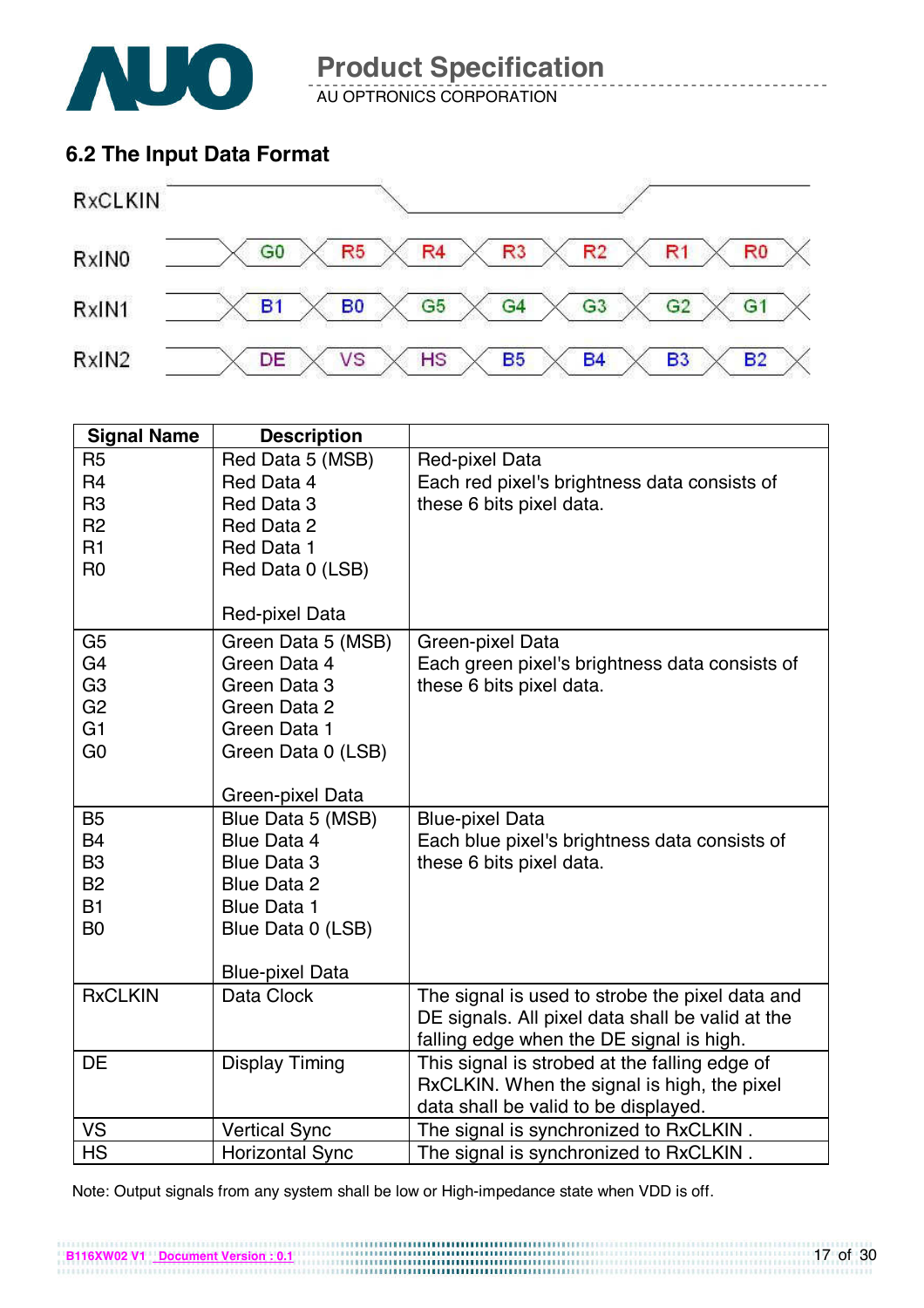

## **6.3 Integration Interface Requirement**

#### **6.3.1 Connector Description**

Physical interface is described as for the connector on module.

These connectors are capable of accommodating the following signals and will be following components.

| <b>Connector Name / Designation</b> | <b>For Signal Connector</b>       |  |  |  |  |
|-------------------------------------|-----------------------------------|--|--|--|--|
| Manufacturer                        | <b>IPEX</b> or compatible         |  |  |  |  |
| Type / Part Number                  | IPEX 20455-040E-12R or compatible |  |  |  |  |
| <b>Mating Housing/Part Number</b>   | IPEX 20353-040T-11 or compatible  |  |  |  |  |

#### **6.3.2 Pin Assignment**

LVDS is a differential signal technology for LCD interface and high speed data transfer device.

| PIN#           | <b>Signal Name</b> | <b>Description</b>                                |
|----------------|--------------------|---------------------------------------------------|
| 1              | <b>NC</b>          | No Connection (Reserve)                           |
| $\overline{c}$ | <b>VDD</b>         | Power Supply +3.3V                                |
| 3              | <b>VDD</b>         | Power Supply +3.3V                                |
| 4              | <b>VEDID</b>       | EDID +3.3V Power                                  |
| 5              | <b>NC</b>          | No Connect (Reserve)                              |
| 6              | CLK_EDID           | <b>EDID Clock Input</b>                           |
| $\overline{7}$ | DAT_EDID           | <b>EDID Data Input</b>                            |
| 8              | RxOIN0-            | -LVDS Differential Data INPUT(Odd R0-R5,G0)       |
| 9              | RxOIN0+            | +LVDS Differential Data INPUT(Odd R0-R5,G0)       |
| 10             | <b>VSS</b>         | Ground                                            |
| 11             | RxOIN1-            | -LVDS Differential Data INPUT(Odd G1-G5,B0-B1)    |
| 12             | RxOIN1+            | +LVDS Differential Data INPUT(Odd G1-G5,B0-B1)    |
| 13             | <b>VSS</b>         | Ground                                            |
| 14             | RxOIN2-            | -LVDS Differential Data INPUT(Odd B2-B5,HS,VS,DE) |
| 15             | RxOIN2+            | +LVDS Differential Data INPUT(Odd B2-B5,HS,VS,DE) |
| 16             | <b>VSS</b>         | Ground                                            |
| 17             | RxOCKIN-           | -LVDS Odd Differential Clock INPUT                |
| 18             | RxOCKIN+           | -LVDS Odd Differential Clock INPUT                |
| 19             | <b>VSS</b>         | Ground                                            |
| 20             | <b>NC</b>          | No connection                                     |
| 21             | <b>NC</b>          | No connection                                     |
| 22             | <b>NC</b>          | No connection                                     |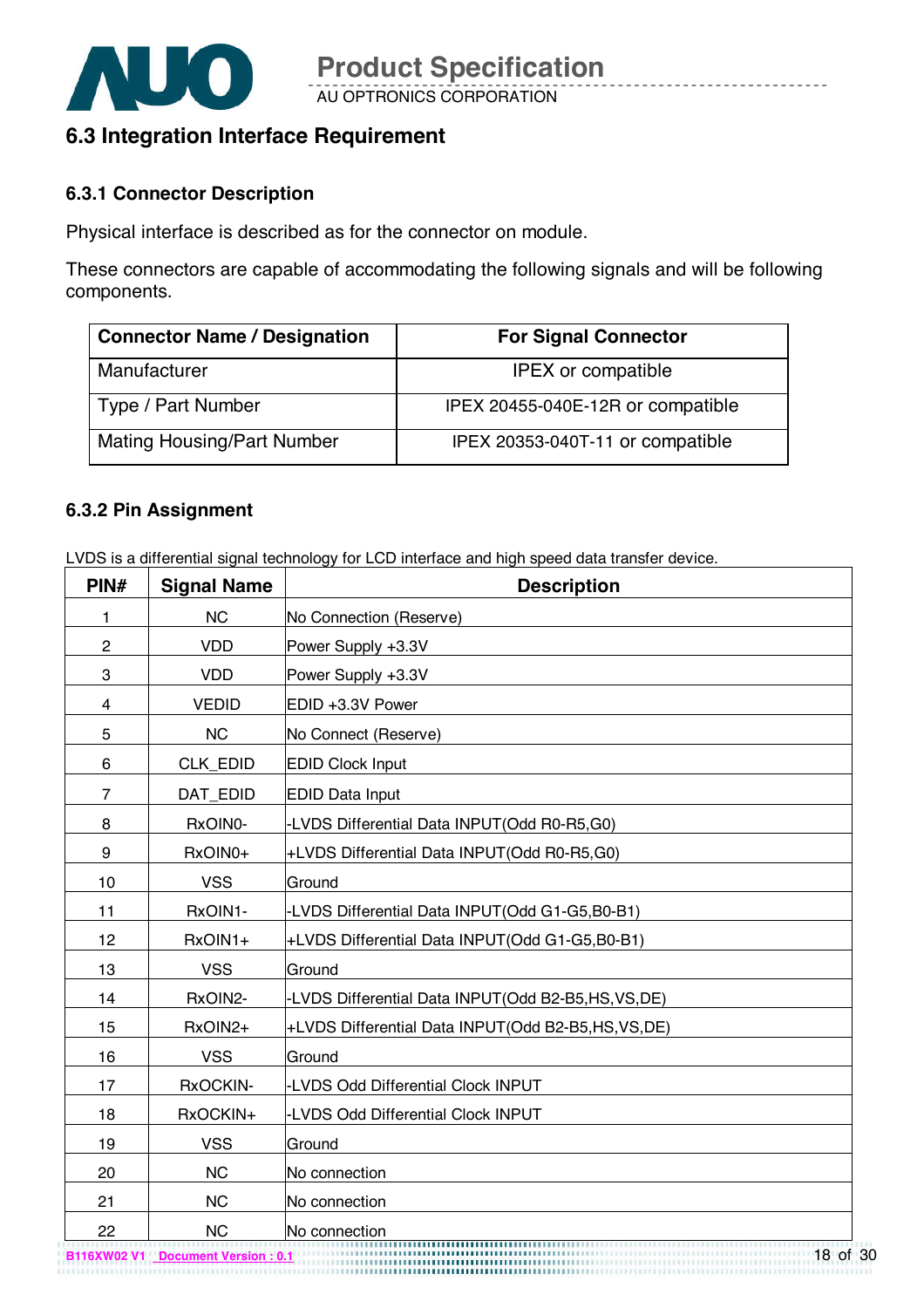

**B116XW02 V1 Document Version : 0.1**

# **Product Specification**

AU OPTRONICS CORPORATION

| 23 | <b>NC</b>   | No connection           |
|----|-------------|-------------------------|
| 24 | <b>NC</b>   | No connection           |
| 25 | <b>NC</b>   | No connection           |
| 26 | <b>NC</b>   | No connection           |
| 27 | <b>NC</b>   | No connection           |
| 28 | NC          | No connection           |
| 29 | NC          | No connection           |
| 30 | <b>NC</b>   | No connection           |
| 31 | VLED_GND    | <b>LED Ground</b>       |
| 32 | VLED_GND    | <b>LED Ground</b>       |
| 33 | VLED_GND    | <b>LED Ground</b>       |
| 34 | NC          | No Connection (Reserve) |
| 35 | VPWM_EN     | PWM logic input level   |
| 36 | VLED_EN     | LED enable input level  |
| 37 | <b>NC</b>   | No Connection (Reserve) |
| 38 | <b>VLED</b> | <b>LED Power Supply</b> |
| 39 | <b>VLED</b> | <b>LED Power Supply</b> |
| 40 | <b>VLED</b> | <b>LED Power Supply</b> |

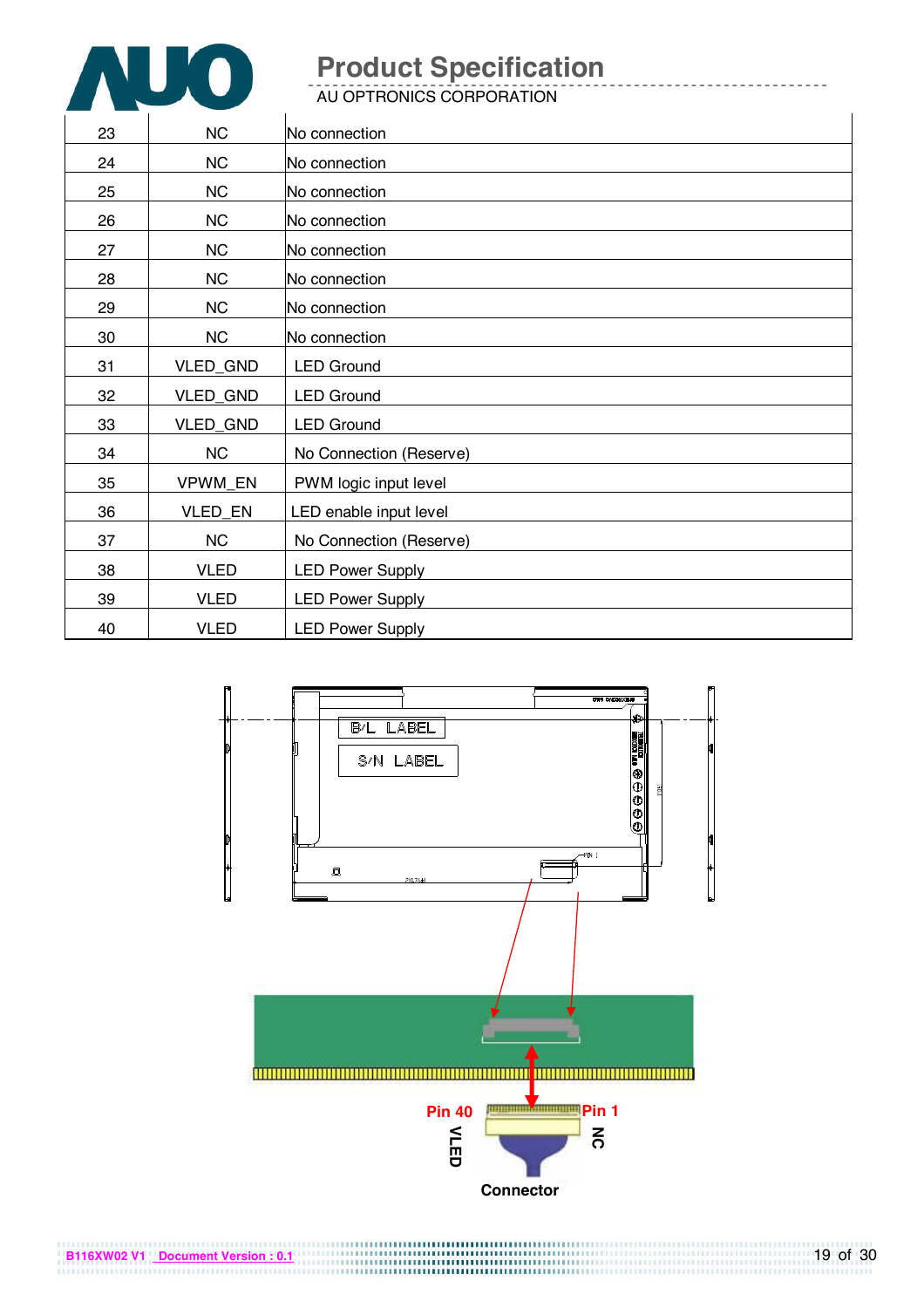

Note1: Input signals shall be low or High-impedance state when VDD is off.

### **6.4 Interface Timing**

#### **6.4.1 Timing Characteristics**

Basically, interface timings should match the 1366x768 /60Hz manufacturing guide line timing.

| <b>Parameter</b>       |                 | Symbol                | Min. | Typ.  | Max. | Unit                         |  |
|------------------------|-----------------|-----------------------|------|-------|------|------------------------------|--|
| <b>Frame Rate</b>      |                 |                       | 50   | 60    |      | Hz                           |  |
| <b>Clock frequency</b> |                 | $1/T_{\text{Clock}}$  | 50   | 72.42 | 80   | <b>MHz</b>                   |  |
|                        | <b>Period</b>   | ${\bf T}_{\rm V}$     | 776  | 791   | 1000 |                              |  |
| <b>Vertical</b>        | <b>Active</b>   | $T_{VD}$              | 768  |       |      | $\mathbf{T}_{\mathsf{Line}}$ |  |
| <b>Section</b>         | <b>Blanking</b> | $T_{VB}$              | 8    | 23    | 232  |                              |  |
|                        | <b>Period</b>   | $T_{\rm H}$           | 1426 | 1526  | 2000 |                              |  |
| <b>Horizontal</b>      | <b>Active</b>   | $\mathbf{T}_{\sf HD}$ |      | 1366  |      | $\mathbf{T}_{\text{Clock}}$  |  |
| <b>Section</b>         | <b>Blanking</b> | $\textbf{T}_{\sf HB}$ | 60   | 160   | 634  |                              |  |

Note : DE mode only

#### **6.4.2 Timing diagram**

**B116XW02 V1 Document Version : 0.1**

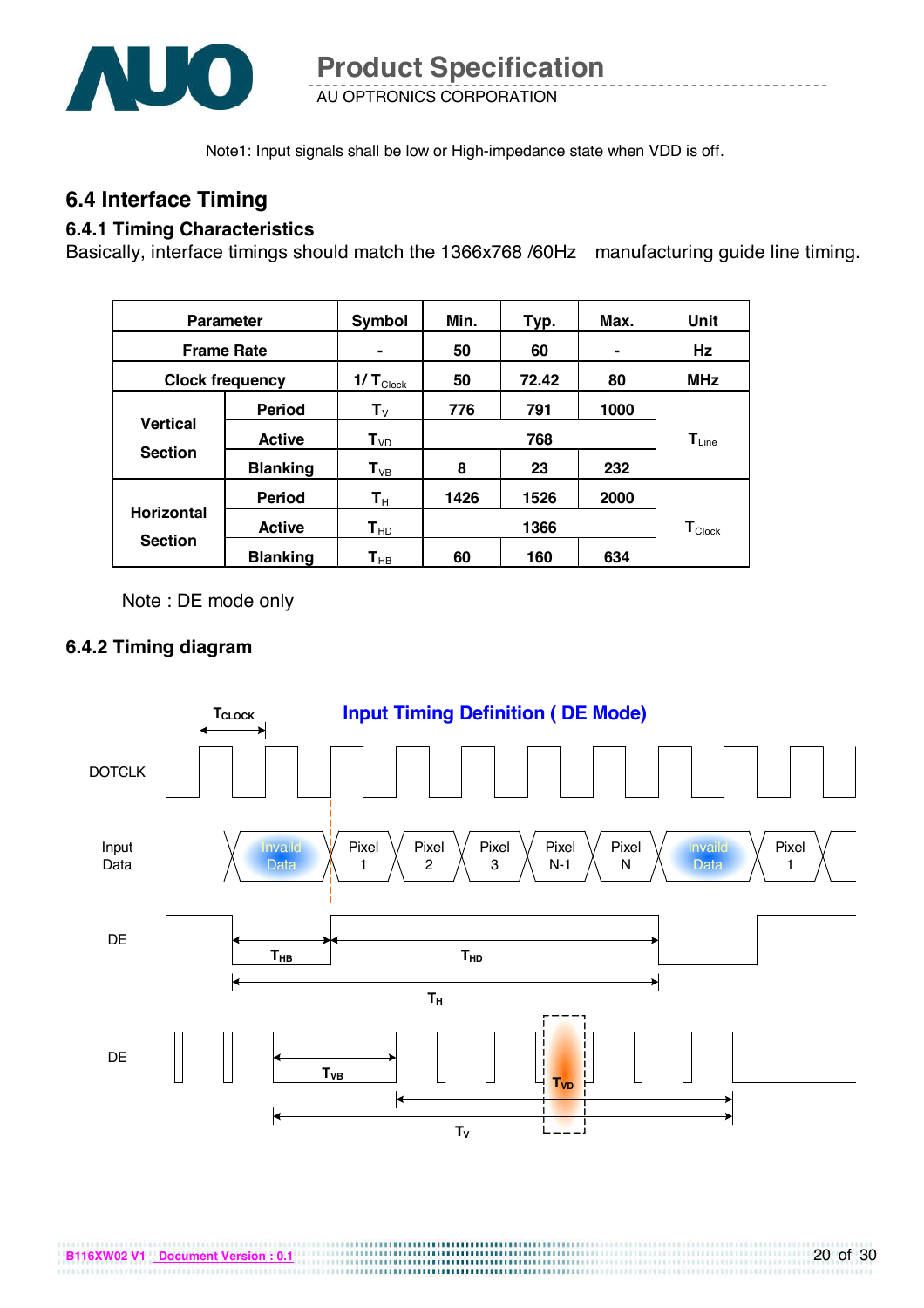

#### **6.5 Power ON/OFF Sequence**

**B116XW02 V1 Document Version : 0.1**

Power on/off sequence is as follows. Interface signals and LED on/off sequence are also shown in the chart. Signals from any system shall be Hi-Z state or low level when VDD is off



| <b>Power Sequence Timing</b> |             |              |      |              |  |  |
|------------------------------|-------------|--------------|------|--------------|--|--|
|                              |             | <b>Value</b> |      |              |  |  |
| <b>Parameter</b>             | Min.        | Typ.         | Max. | <b>Units</b> |  |  |
| T <sub>1</sub>               | 0.5         |              | 10   |              |  |  |
| T <sub>2</sub>               | $\mathbf 0$ |              | 50   |              |  |  |
| T <sub>3</sub>               | 200         |              |      |              |  |  |
| <b>T4</b>                    | 0           |              |      |              |  |  |
| T <sub>5</sub>               | 0           |              |      |              |  |  |
| T <sub>6</sub>               | $\mathbf 0$ |              | 10   |              |  |  |
| <b>T7</b>                    | 150         |              |      | ms           |  |  |
| T <sub>8</sub>               | 0           |              |      |              |  |  |
| T9                           | 0           | ٠            |      |              |  |  |
| T <sub>10</sub>              | 0           |              |      |              |  |  |
| <b>T11</b>                   | $\mathbf 0$ |              |      |              |  |  |
| T <sub>12</sub>              | 0.5         |              |      |              |  |  |
| T <sub>13</sub>              | 0           |              |      |              |  |  |

Note:If T3,T5,T6 couldn't match above specifications, must request T3+T5+T6 > 200ms at least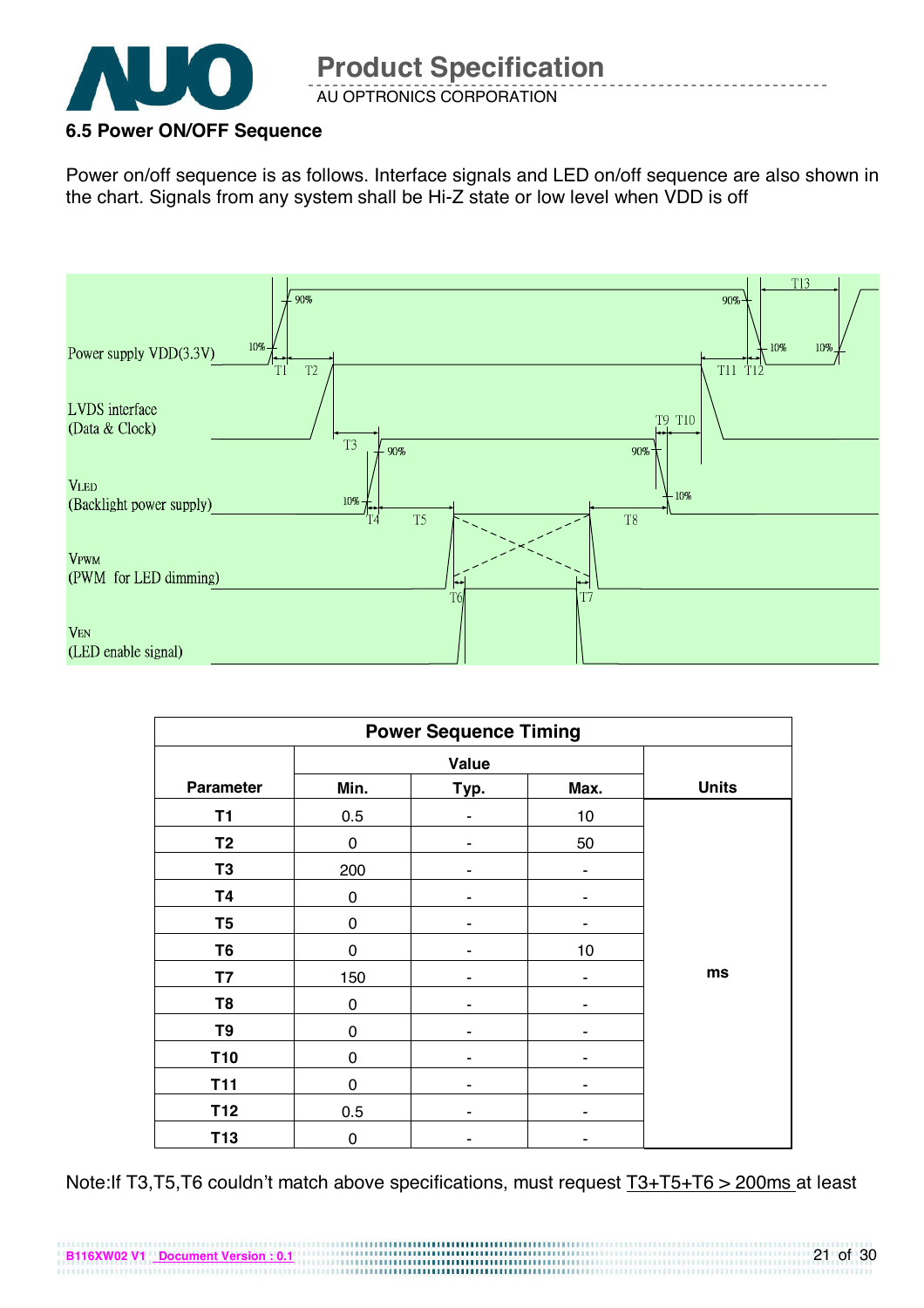

# **7. Panel Reliability Test**

#### **7.1 Vibration Test**

**Test Spec:** 

- **•** Test method: Non-Operation
- Acceleration: 1.5 G
- Frequency: 10 500Hz Random
- Sweep: 30 Minutes each Axis (X, Y, Z)

#### **7.2 Shock Test**

**Test Spec:** 

- **•** Test method: Non-Operation
- **•** Acceleration: 220 G, Half sine wave
- Active time: 2 ms
- Pulse: X, Y, Z .one time for each side

### **7.3 Reliability Test**

| <b>Items</b>                                | <b>Required Condition</b>                      | <b>Note</b> |
|---------------------------------------------|------------------------------------------------|-------------|
| <b>Temperature</b><br><b>Humidity Bias</b>  | Ta= 40℃, 90%RH, 300h                           |             |
| <b>High Temperature</b><br><b>Operation</b> | $Ta = 50^{\circ}$ C, Dry, 300h                 |             |
| <b>Low Temperature</b><br><b>Operation</b>  | $Ta = 0^{\circ}C$ , 300h                       |             |
| <b>High Temperature</b><br><b>Storage</b>   | Ta= 60℃, 35%RH, 300h                           |             |
| <b>Low Temperature</b><br><b>Storage</b>    | Ta= -20℃, 50%RH, 250h                          |             |
| <b>Thermal Shock</b><br>Test                | Ta=-20℃ to 60℃, Duration at 30 min, 100 cycles |             |
| <b>ESD</b>                                  | Contact: ±8 KV<br>Air: ±15 KV                  | Note 1      |

**Note1:** According to EN 61000-4-2 , ESD class B: Some performance degradation allowed. No data lost

. Self-recoverable. No hardware failures.

**B116XW02 V1 Document Version : 0.1**

**Remark:** MTBF (Excluding the LED): 30,000 hours with a confidence level 90%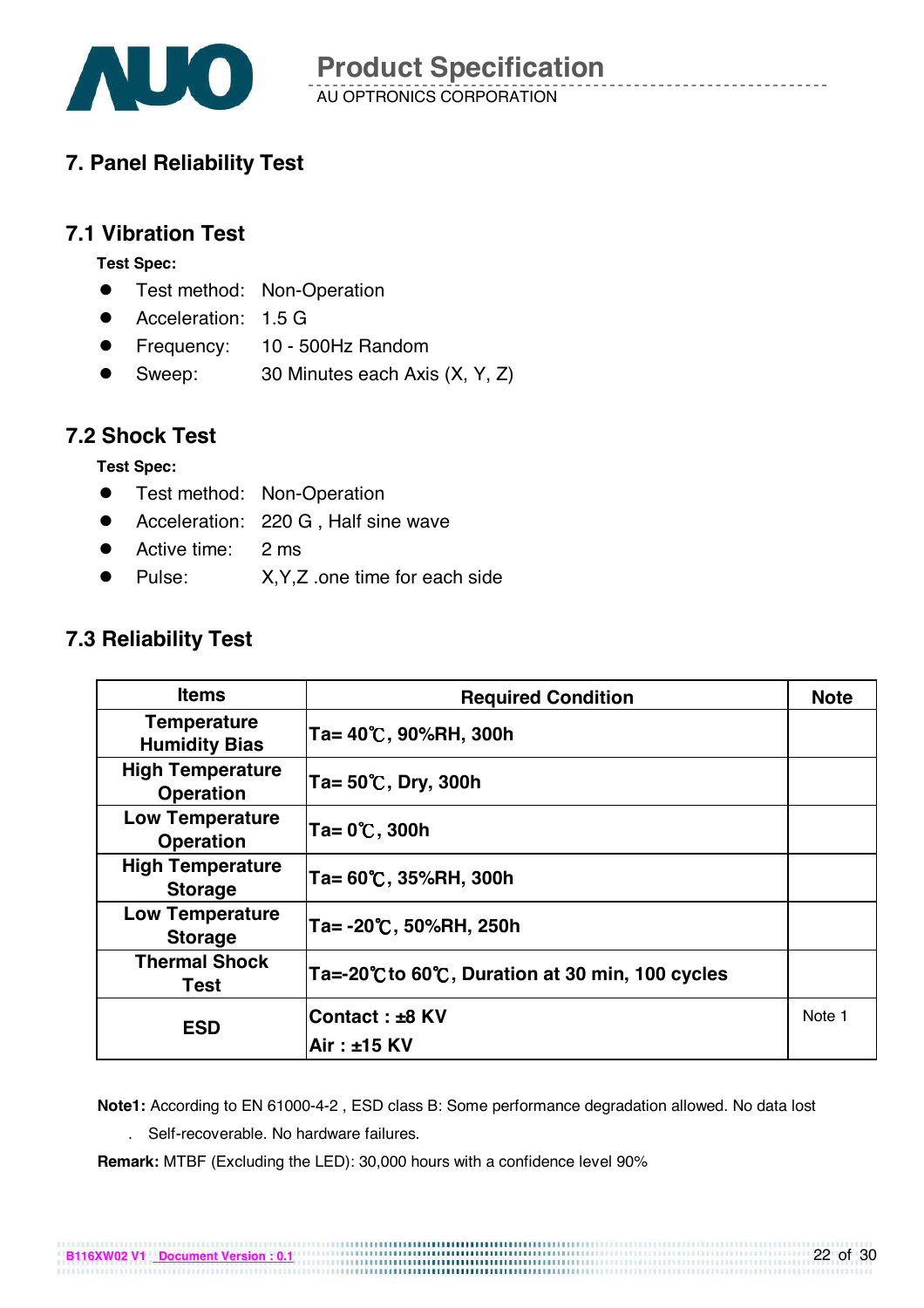

AU OPTRONICS CORPORATION

### **8. Mechanical Characteristics**

## **8.1 LCM Outline Dimension**

**B116XW02 V1 Document Version : 0.1**

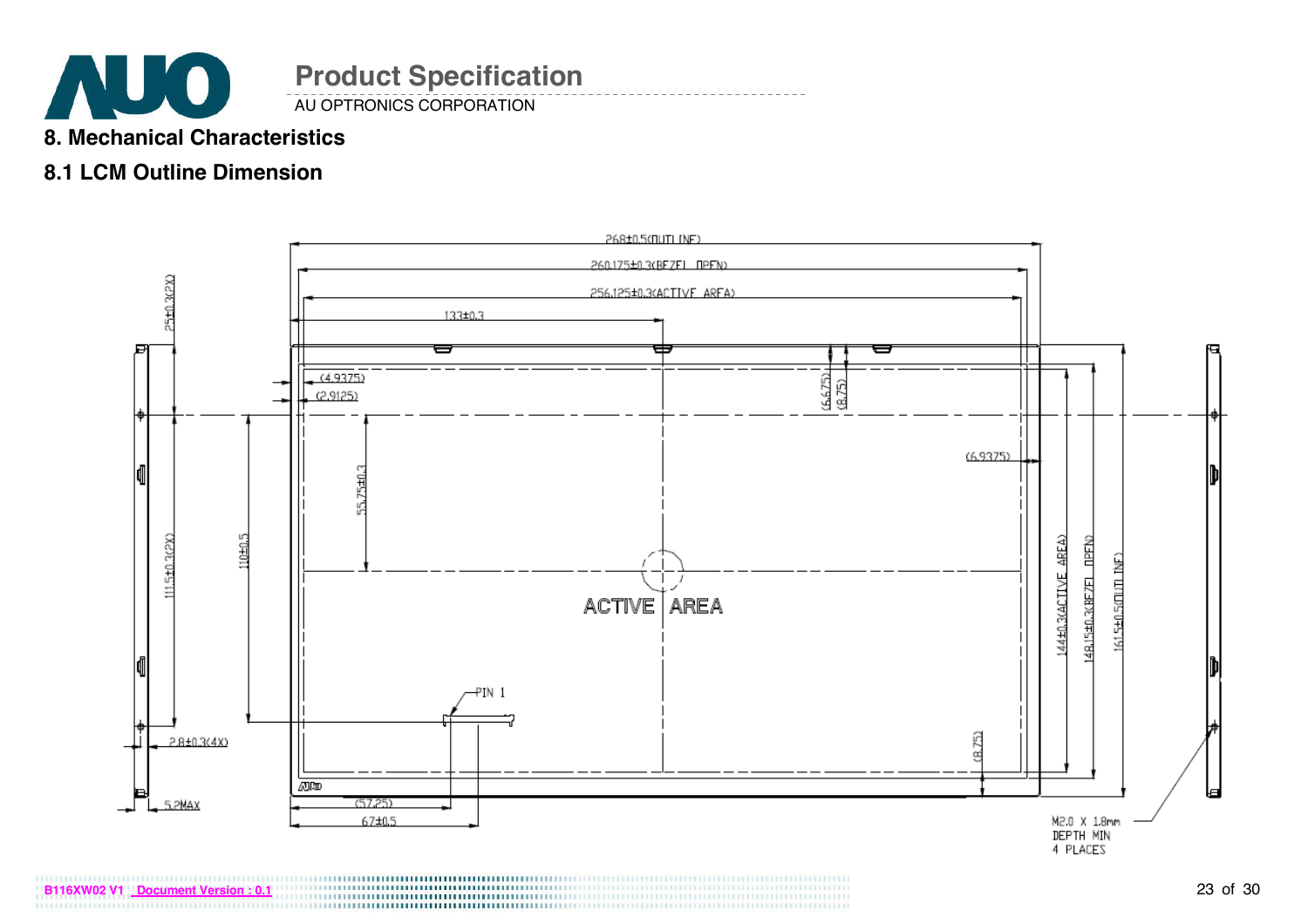

AU OPTRONICS CORPORATION



Note: Prevention IC damage, IC positions not allowed any overlap over these areas.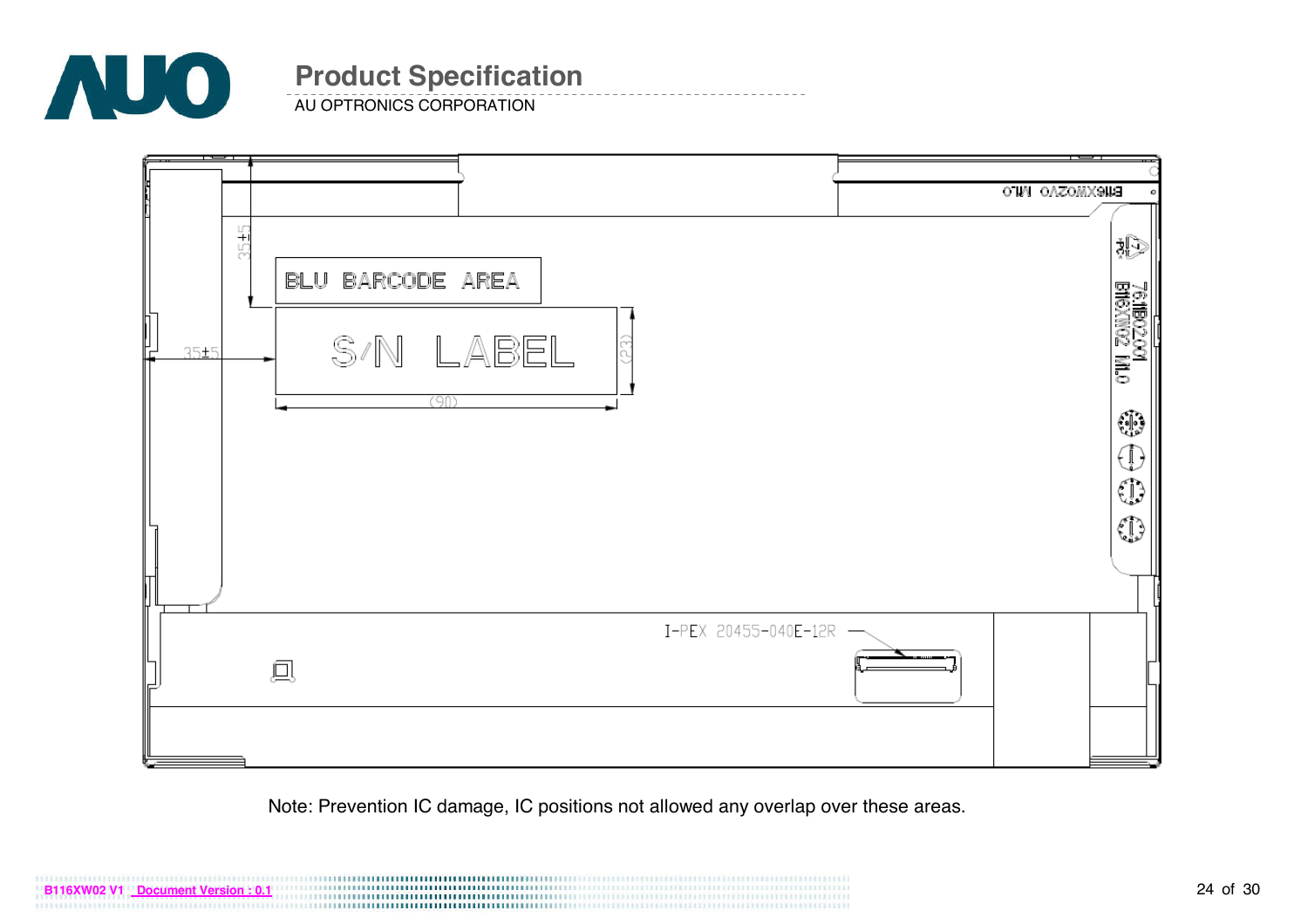

AU OPTRONICS CORPORATION

## **8.2 Screw Hole Depth and Center Position**

Maximum Screw penetration from side surface is 1.9 mm

The center of screw hole center location is  $2.8 \pm 0.3$ mm from front surface

Screw Torque: Maximum 2.5 kgf-cm

**B116XW02 V1 Document Version : 0.1**

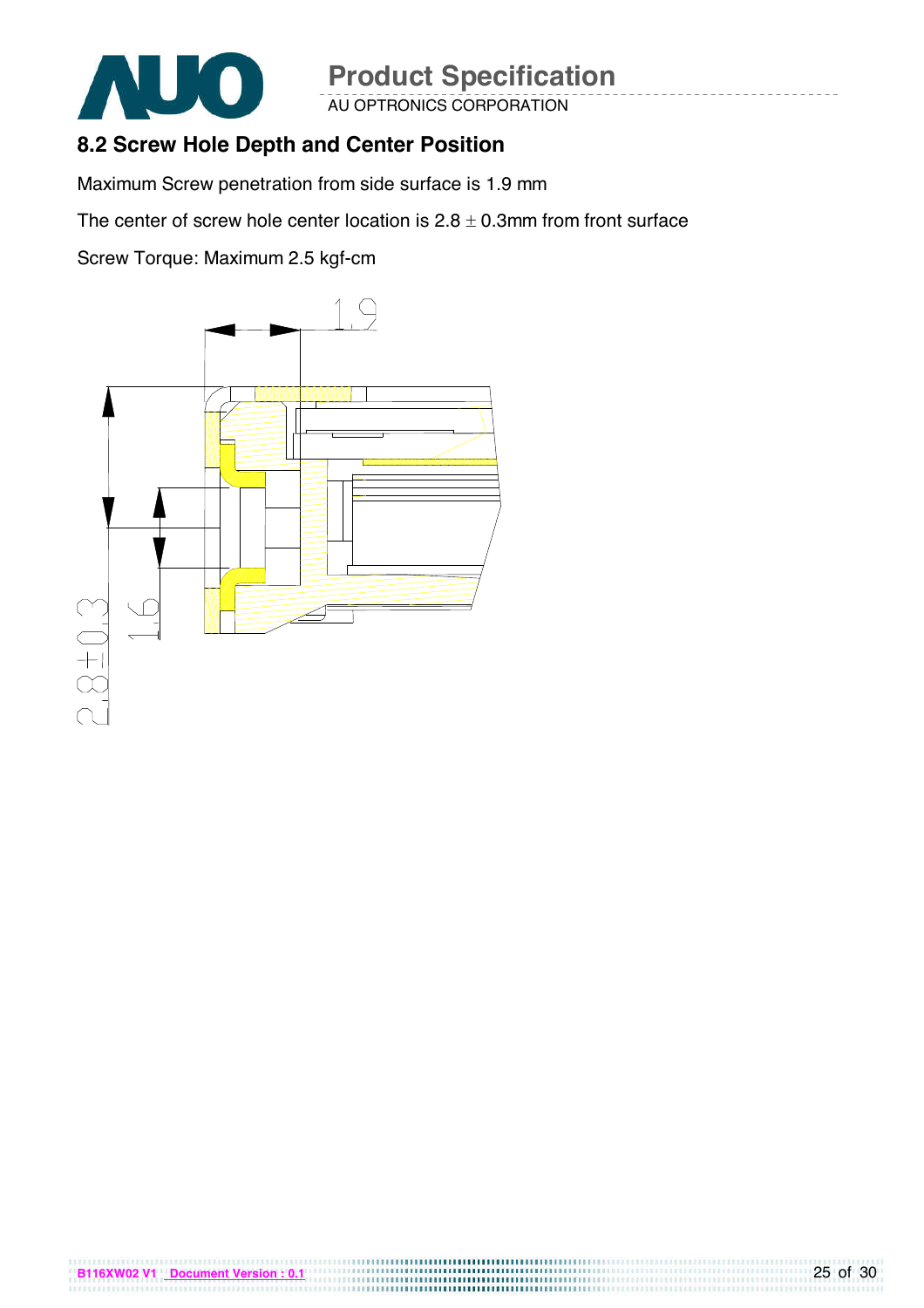

AU OPTRONICS CORPORATION **Product Specification** 

**9. Shipping and Package**

# **9.1 Shipping Label Format**

Size :90 mm(length) x35mm(width)

**B116XW02 V1 Document Version : 0.1**

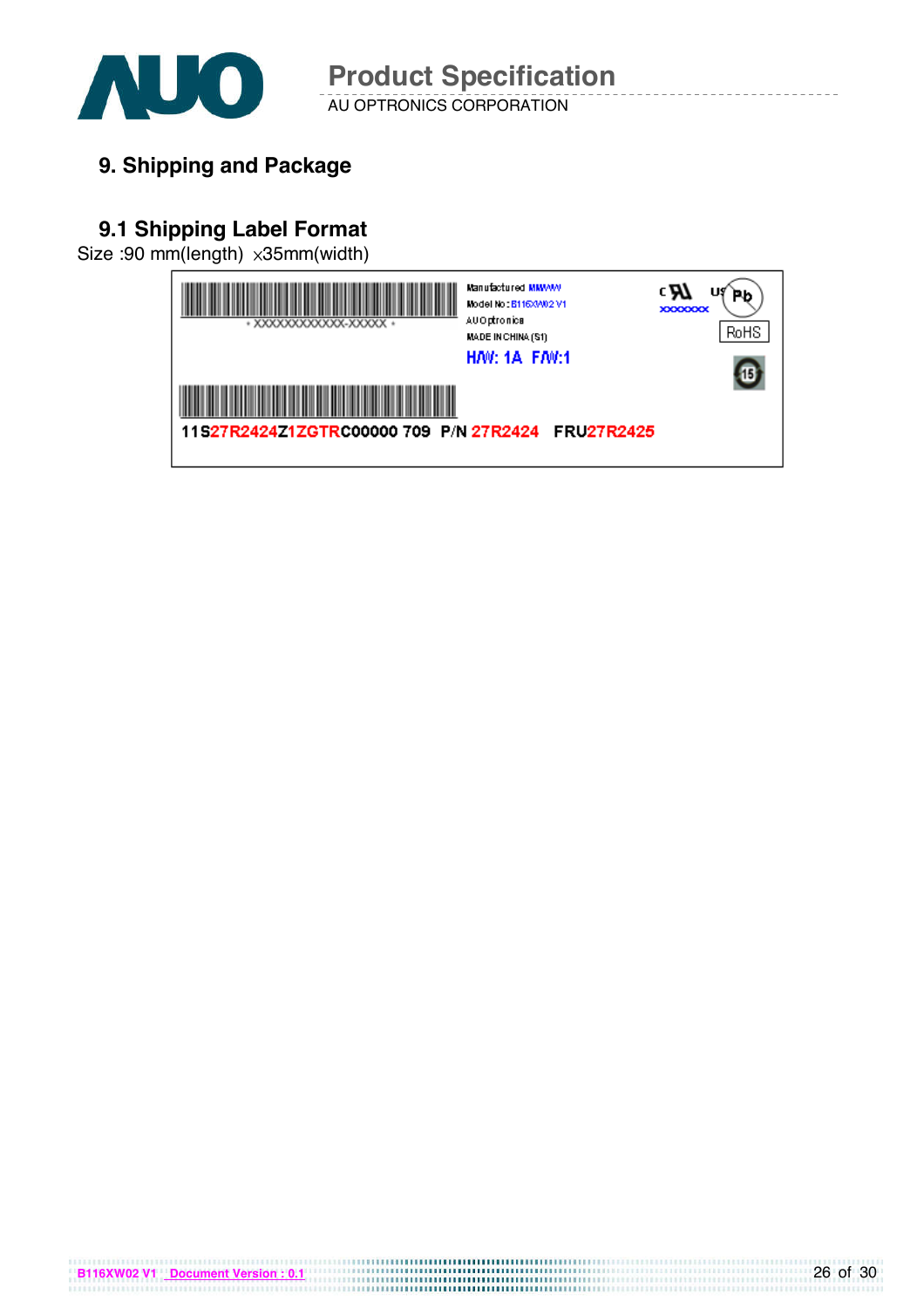

AU OPTRONICS CORPORATION



The outside dimension of carton is 405(L)mm\* 375(W)mm\* 268(H)mm, carton and cushion weight are 2080g



# **9.3 Shipping Package of Palletizing Sequence**

The outside dimension of Pallet is 114(L)mm\* 89(W)mm\* 13.8(H)mm By air : 6 \*5 layers, one pallet put 30 boxes, total 900 pcs module. By sea : 6 \*7 layers, one pallet put 42 boxes, total 1260 pcs module.

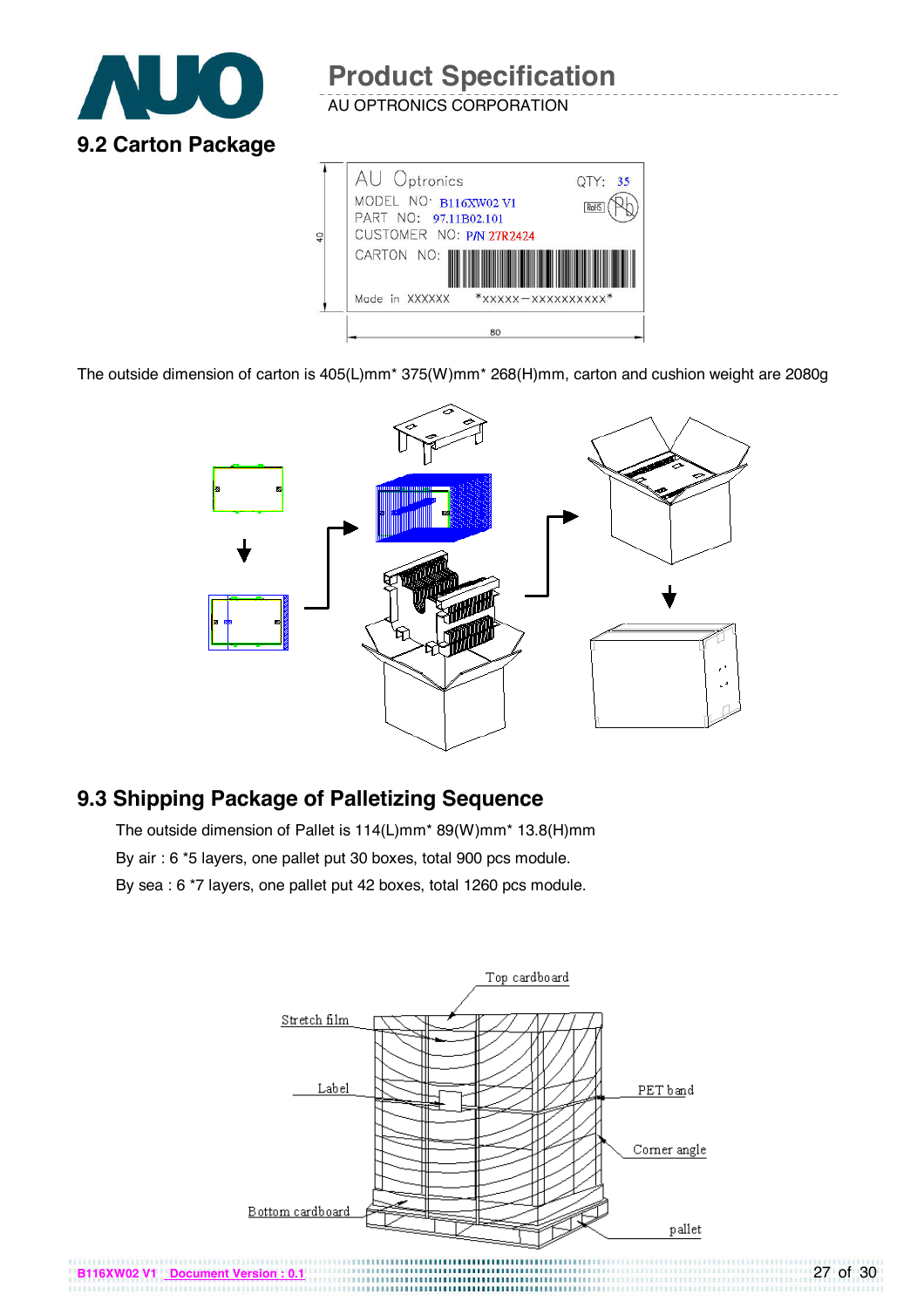

AU OPTRONICS CORPORATION

#### **10. Appendix: EDID Description**

| <b>Address</b> | <b>FUNCTION</b>                         | Value          | <b>Value</b> | <b>Value</b>              | <b>Note</b> |
|----------------|-----------------------------------------|----------------|--------------|---------------------------|-------------|
| <b>HEX</b>     |                                         | <b>HEX</b>     | <b>BIN</b>   | <b>DEC</b>                |             |
| 00             | Header                                  | 00             | 00000000     | 0                         |             |
| 01             | Header                                  | FF             | 11111111     | 255                       |             |
| 02             | Header                                  | FF             | 11111111     | 255                       |             |
| 03             | Header                                  | FF             | 11111111     | 255                       |             |
| 04             | Header                                  | FF             | 11111111     | 255                       |             |
| 05             | Header                                  | FF             | 11111111     | 255                       |             |
| 06             | Header                                  | FF             | 11111111     | 255                       |             |
| 07             | Header                                  | 00             | 00000000     | $\pmb{0}$                 |             |
| 08             | <b>ID Manufacturer Name</b>             | 30             | 00110000     | 48                        |             |
| 09             |                                         | <b>AE</b>      | 10101110     | 174                       |             |
| 0A             | <b>ID Product Code</b>                  | D <sub>1</sub> | 11010001     | 209                       |             |
| 0B             |                                         | 40             | 01000000     | 64                        |             |
| 0C             |                                         | 00             | 00000000     | $\pmb{0}$                 |             |
| 0D             | ID Serial Number (32-bit serial number) | $00\,$         | 00000000     | 0                         |             |
| 0E             |                                         | 00             | 00000000     | 0                         |             |
| 0F             |                                         | 00             | 00000000     | $\pmb{0}$                 |             |
| 10             | Week of Manufacture                     | 01             | 00000001     | 1                         |             |
| 11             | Year of Manufacture                     | 13             | 00010011     | 19                        |             |
| 12             | <b>EDID Structure version</b>           | 01             | 00000001     | 1                         |             |
| 13             | <b>EDID Revision</b>                    | 03             | 00000011     | $\ensuremath{\mathsf{3}}$ |             |
| 14             | Video Input Definition                  | 80             | 10000000     | 128                       |             |
| 15             | Max H Image Size(cm)                    | 1A             | 00011010     | 26                        |             |
| 16             | Max V Image Size(cm)                    | 0E             | 00001110     | 14                        |             |
| 17             | Display gamma (gamma x 100)-100         | 78             | 01111000     | 120                       |             |
| 18             | Feature support(DPMS)                   | EA             | 11101010     | 234                       |             |
| 19             | Red/Green Low Bits                      | 99             | 10011001     | 153                       |             |
| 1A             | <b>Blue/White Low Bits</b>              | 85             | 10000101     | 133                       |             |
| 1B             | Red x                                   | 95             | 10010101     | 149                       |             |
| 1C             | Red y                                   | 55             | 01010101     | 85                        |             |
| 1D             | Green x                                 | 56             | 01010110     | 86                        |             |
| 1E             | Green y                                 | 92             | 10010010     | 146                       |             |
| 1F             | Blue x                                  | 28             | 00101000     | 40                        |             |
| 20             | Blue y                                  | 22             | 00100010     | 34                        |             |
| 21             | White x                                 | 50             | 01010000     | 80                        |             |
| 22             | White y                                 | 54             | 01010100     | 84                        |             |
| 23             | <b>Established Timing 1</b>             | 00             | 00000000     | $\pmb{0}$                 |             |
| 24             | <b>Established Timing 2</b>             | 00             | 00000000     | $\pmb{0}$                 |             |
| 25             | Manufacturer's Timings                  | 00             | 00000000     | $\pmb{0}$                 |             |
| 26             | Standard Timing Identification #1       | 01             | 00000001     | 1                         |             |
| 27             |                                         | 01             | 00000001     | 1                         |             |
| 28             | Standard Timing Identification #2       | 01             | 00000001     | 1                         |             |
| 29             |                                         | 01             | 00000001     | 1                         |             |
| 2A             | Standard Timing Identification #3       | 01             | 00000001     | 1                         |             |

28 of 30 **B116XW02 V1 Document Version : 0.1**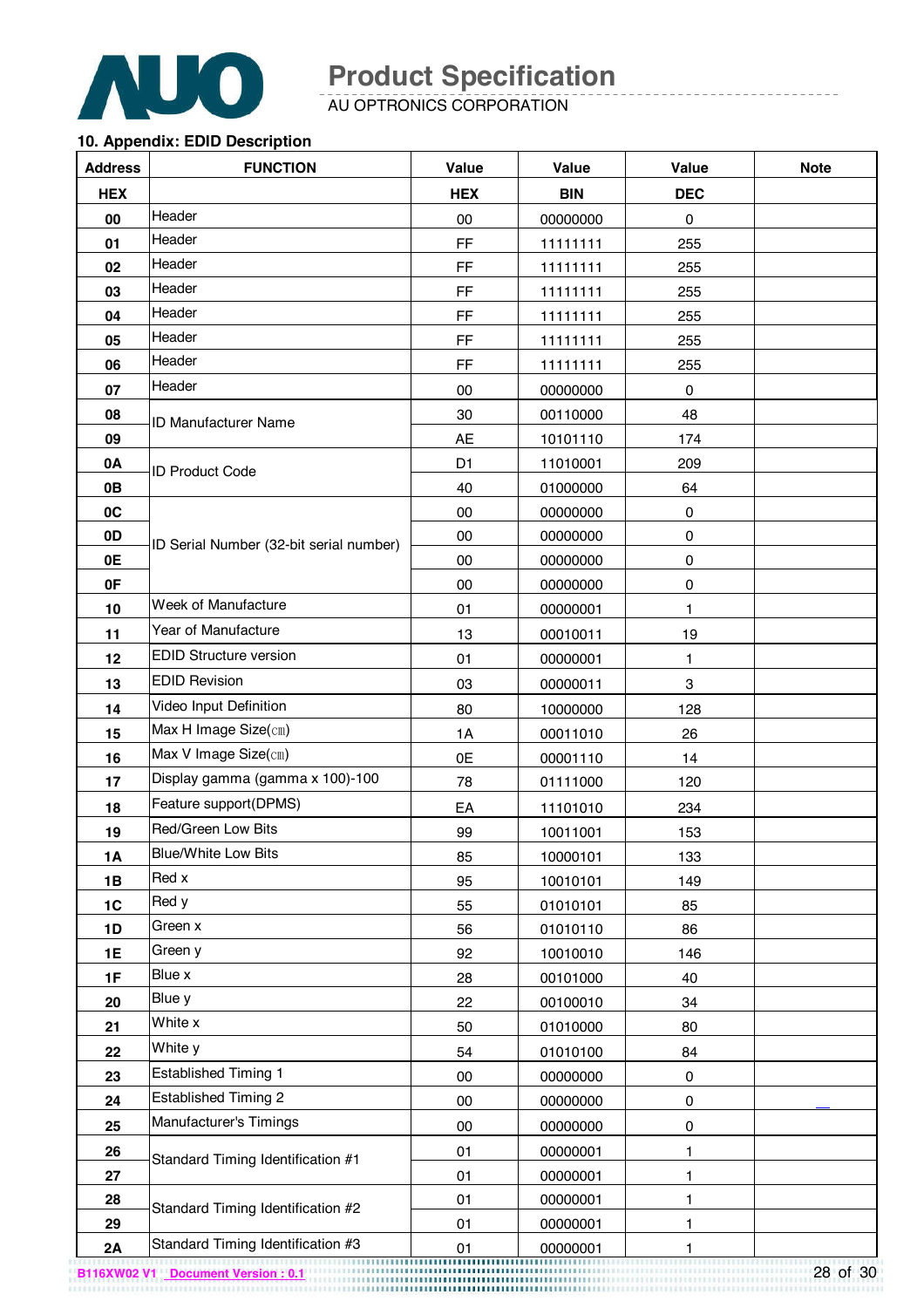

AU OPTRONICS CORPORATION

| 2B |                                                              | 01 | 00000001 | 1   |      |
|----|--------------------------------------------------------------|----|----------|-----|------|
| 2C |                                                              | 01 | 00000001 | 1   |      |
| 2D | Standard Timing Identification #4                            | 01 | 00000001 | 1   |      |
| 2E |                                                              | 01 | 00000001 | 1   |      |
| 2F | Standard Timing Identification #5                            | 01 | 00000001 | 1   |      |
| 30 |                                                              | 01 | 00000001 | 1   |      |
| 31 | Standard Timing Identification #6                            | 01 | 00000001 | 1   |      |
| 32 |                                                              | 01 | 00000001 | 1   |      |
| 33 | Standard Timing Identification #7                            | 01 | 00000001 | 1   |      |
| 34 |                                                              | 01 | 00000001 | 1   |      |
| 35 | Standard Timing Identification #8                            | 01 | 00000001 | 1   |      |
| 36 | Pixel Clock/10,000 (LSB)                                     | 96 | 10010110 | 150 |      |
| 37 | Pixel Clock/10,000 (MSB) /                                   | 19 | 00011001 | 25  |      |
| 38 | <b>Horizontal Active</b>                                     | 56 | 01010110 | 86  |      |
| 39 | Horizontal Blanking                                          | 28 | 00101000 | 40  |      |
| 3A | Horizontal Active : Horizontal Blanking                      | 50 | 01010000 | 80  |      |
| 3B | <b>Vertical Active</b>                                       | 00 | 00000000 | 0   |      |
| 3C | Vertical Blanking                                            | 08 | 00001000 | 8   |      |
| 3D | Vertical Active : Vertical Blanking                          | 30 | 00110000 | 48  |      |
| 3E | Horizontal Sync. Offset                                      | 18 | 00011000 | 24  |      |
| 3F | Horizontal Sync Pulse Width                                  | 10 | 00010000 | 16  |      |
| 40 | Vertical Sync Offset : Sync Width                            | 24 | 00100100 | 36  |      |
|    | Horizontal Vertical Sync Offset/Width                        |    |          |     |      |
| 41 | upper 2bits<br>Horizontal Image Size                         | 00 | 00000000 | 0   |      |
| 42 | Vertical Image Size                                          | 00 | 00000000 | 0   |      |
| 43 |                                                              | 90 | 10010000 | 144 |      |
| 44 | Horizontal & Vertical Image Size<br><b>Horizontal Border</b> | 10 | 00010000 | 16  |      |
| 45 | <b>Vertical Border</b>                                       | 00 | 00000000 | 0   |      |
| 46 | Flags                                                        | 00 | 00000000 | 0   |      |
| 47 | Pixel Clock/10,000 (LSB) (Slow Refresh                       | 18 | 00011000 | 24  |      |
| 48 | rate)                                                        | 52 | 01010010 | 82  | 50Hz |
| 49 | Pixel Clock/10,000 (MSB) / (Slow<br>Refresh rate)            | 15 | 00010101 | 21  |      |
| 4Α | <b>Horizontal Active</b>                                     | 56 | 01010110 | 86  |      |
| 4B | Horizontal Blanking                                          | 28 | 00101000 | 40  |      |
| 4C | Horizontal Active: Horizontal Blanking                       | 50 | 01010000 | 80  |      |
| 4D | <b>Vertical Active</b>                                       | 00 | 00000000 | 0   |      |
| 4E | Vertical Blanking                                            | 08 | 00001000 | 8   |      |
| 4F | Vertical Active: Vertical Blanking                           | 30 | 00110000 | 48  |      |
| 50 | Horizontal Sync. Offset                                      | 18 | 00011000 | 24  |      |
| 51 | Horizontal Sync Pulse Width                                  | 10 | 00010000 | 16  |      |
| 52 | Vertical Sync Offset : Sync Width                            | 24 | 00100100 | 36  |      |
|    | Horizontal Vertical Sync Offset/Width                        |    |          |     |      |
| 53 | upper $2bits = 0$<br>Horizontal Image Size                   | 00 | 00000000 | 0   |      |
| 54 | Vertical Image Size                                          | 00 | 00000000 | 0   |      |
| 55 | Horizontal & Vertical Image Size                             | 90 | 10010000 | 144 |      |
| 56 | Horizontal Border                                            | 10 | 00010000 | 16  |      |
| 57 |                                                              | 00 | 00000000 | 0   |      |

29 of 30 **B116XW02 V1 Document Version : 0.1**